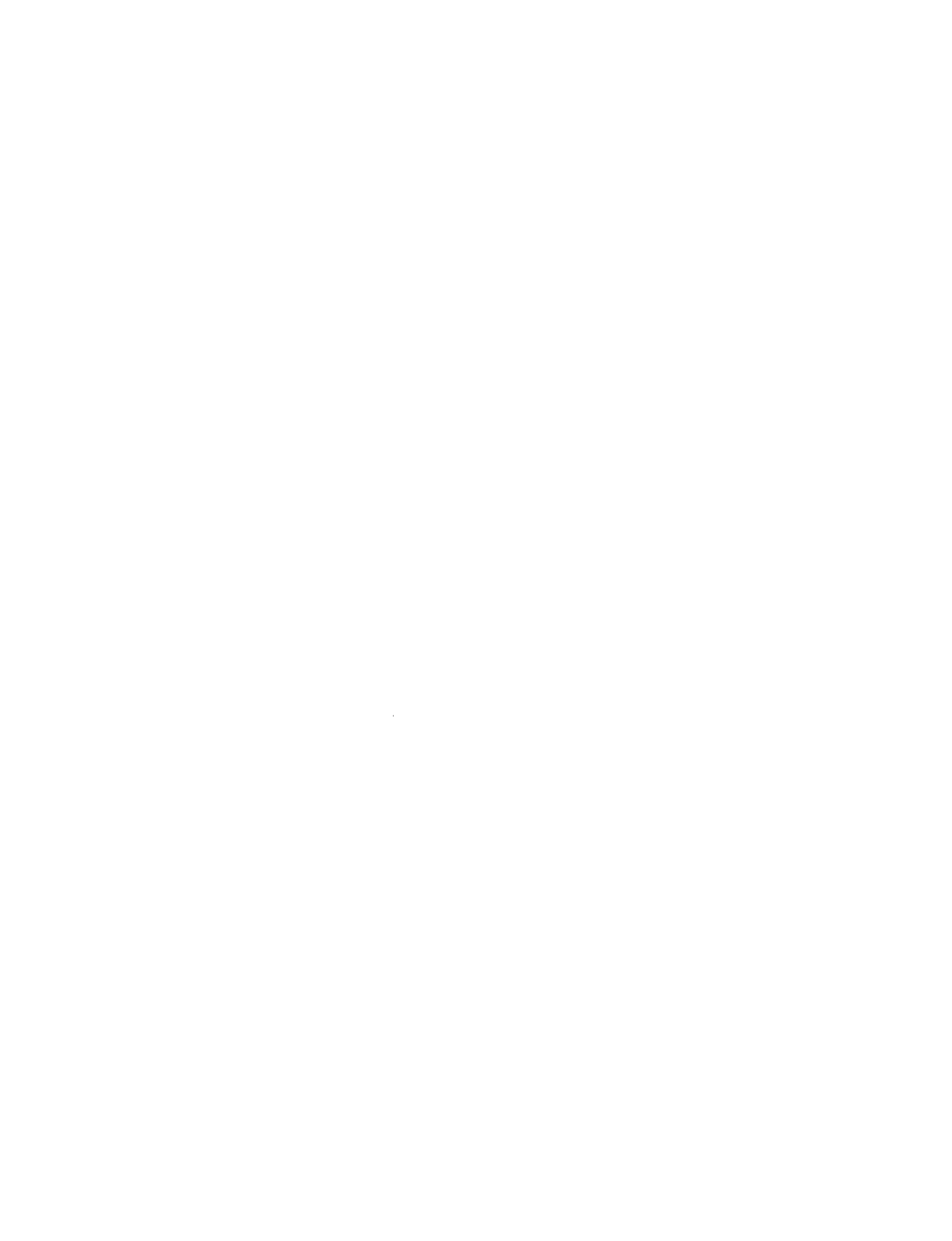### **State CEQA Guideline Section 15183.3. Streamlining for lnfill Projects**

(a) Purpose. The purpose of this section is to streamline the environmental review process for eligible infill projects by limiting the topics subject to review at the project level where the effects of infill development have been addressed in a planning level decision or by uniformly applicable development policies.

(b) Eligibility. To be eligible for the streamlining procedures prescribed in this section, an infill project must:

(1) Be located in an urban area on a site that either has been previously developed or that adjoins existing qualified urban uses on at least seventy-five percent of the site's perimeter. For the purpose of this subdivision "adjoin" means the infill project is immediately adjacent to qualified urban uses, or is only separated from such uses by an improved public right-of-way;

(2) Satisfy the performance standards provided in Appendix M; and

(3) Be consistent with the general use designation, density, building intensity, and applicable policies specified for the project area in either a sustainable communities strategy or an alternative planning strategy, except as provided in subdivisions (b)(3)(A) or (b)(3)(B) below.

(A) Only where an infill project is proposed within the boundaries of a metropolitan planning organization for which a sustainable communities strategy or an alternative planning strategy will be, but is not yet, in effect, a residential infill project must have a density of at least 20 units per acre, and a retail or commercial infill project must have a floor area ratio of at least 0.75.

(B) Where an infill project is proposed outside of the boundaries of a metropolitan planning organization, the infill project must meet the definition of a small walkable community project in subdivision (f)(5), below.

(c) Streamlined Review. CEQA does not apply to the effects of an eligible infill project under two circumstances. First, if an effect was addressed as a significant effect in a prior EIR for a planning level decision, then, with some exceptions, that effect need not be analyzed again for an individual infill project even when that effect was not reduced to a less than significant level in the prior EIR. Second, an effect need not be analyzed, even if it was not analyzed in a prior EIR or is more significant than previously analyzed, if the lead agency makes a finding that uniformly applicable development policies or standards, adopted by the lead agency or a city or county, apply to the infill project and would substantially mitigate that effect. Depending on the effects addressed in the prior EIR and the availability of uniformly applicable development policies or standards that apply to the eligible infill project, streamlining under this section will range from a complete exemption to an obligation to prepare a narrowed, project-specific environmental document. A prior EIR will be most helpful in dealing with later infill projects if it deals with the effects of infill development as specifically and comprehensively as possible. With a good and detailed analysis of such development, the effects of many infill projects could be found to have been addressed in the prior EIR, and no further environmental documents would be required.

(d) Procedure. Following preliminary review of an infill project pursuant to Section 15060, the lead agency must examine an eligible infill project in light of the prior EIR to determine whether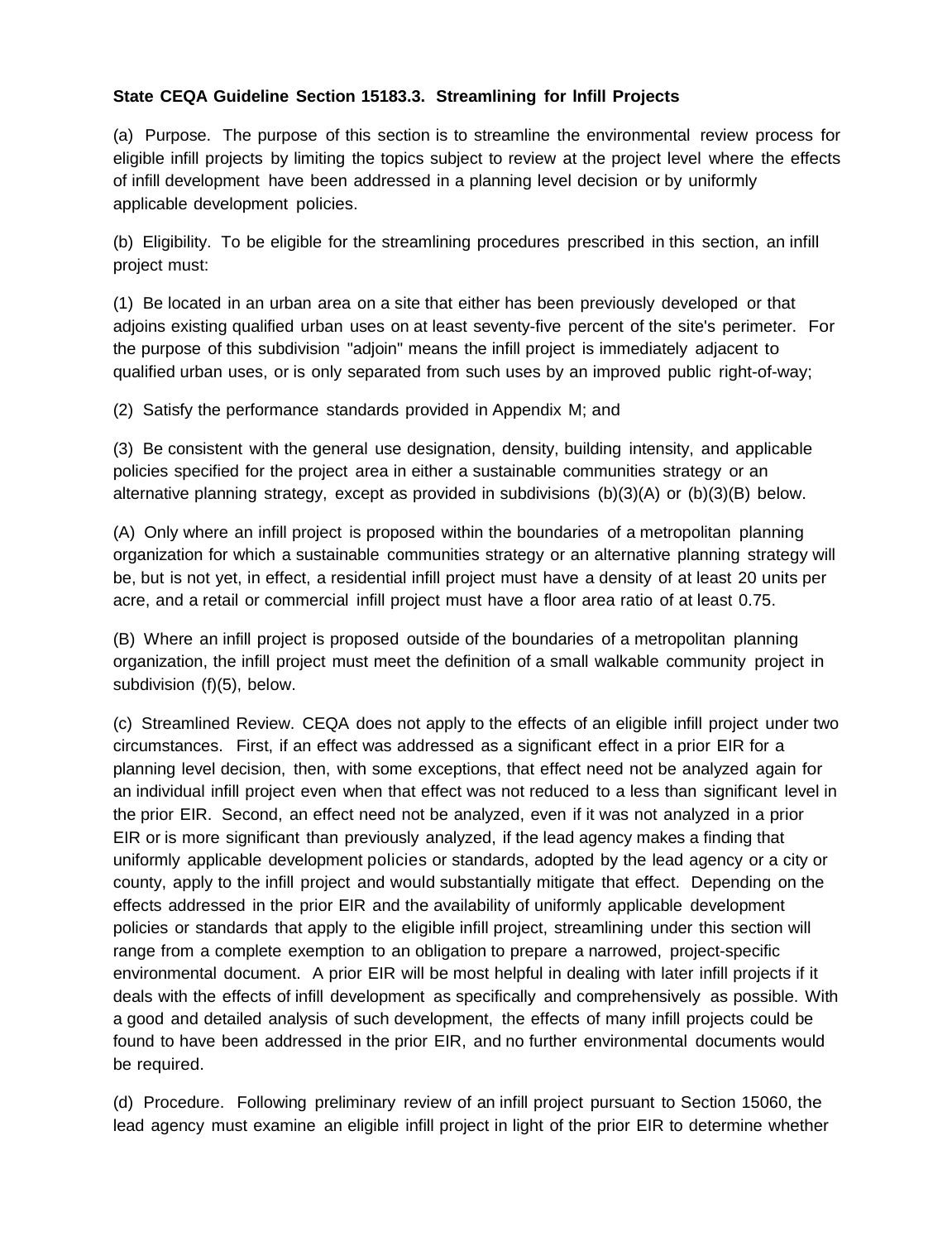the infill project will cause any effects that require additional review under CEQA. Determinations pursuant to this section are questions of fact to be resolved by the lead agency. Such determinations must be supported with enough relevant information and reasonable inferences from this information to support a conclusion, even though other conclusions might also be reached. (See Section 15384.)(1) Evaluation of the lnfill Project. A lead agency should prepare a written checklist or similar device to document the infill project's eligibility for streamlining and to assist in making the determinations required by this section. The sample written checklist provided in Appendix N may be used for this purpose. A written checklist prepared pursuant to this section should do all of the following:

(A) Document whether the infill project satisfies the applicable performance standards in Appendix M.

(B) Explain whether the effects of the infill project were analyzed in a prior EIR. The written checklist should cite the specific portions of the prior EIR, including page and section references, containing the analysis of the infill project's significant effects. The written checklist should also indicate whether the infill project incorporates all applicable mitigation measures from the prior EIR.

(C) Explain whether the infill project will cause new specific effects. For the purposes of this section, a new specific effect is an effect that was not addressed in the prior EIR and that is specific to the infill project or the infill project site. A new specific effect may result if, for example, the prior EIR stated that sufficient site-specific information was not available to analyze the significance of that effect. Substantial changes in circumstances following certification of a prior EIR may also result in a new specific effect.

(D) Explain whether substantial new information shows that the adverse environmental effects of the infill project are more significant than described in the prior EIR. For the purpose of this section, "more significant" means an effect will be substantially more severe than described in the prior EIR. More significant effects include those that result from changes in circumstances or changes in the development assumptions underlying the prior EIR's analysis. An effect is also more significant if substantial new information shows that: (1) mitigation measures that were previously rejected as infeasible are in fact feasible, and such measures are not included in the project; (2) feasible mitigation measures considerably different than those previously analyzed could substantially reduce a significant effect described in the prior EIR, but such measures are not included in the project; or (3) an applicable mitigation measure was adopted in connection with a planning level decision, but the lead agency determines that it is not feasible for the infill project to implement that measure.

(E) If the infill project will cause new specific effects or more significant effects, the written checklist should indicate whether uniformly applicable development policies or standards will substantially mitigate those effects. For the purpose of this section, "substantially mitigate" means that the policy or standard will substantially lessen the effect, but not necessarily below the level of significance. The written checklist should specifically identify the uniformly applicable development policy or standard and explain how it will substantially mitigate the effects of the infill project. The explanation in the written checklist may be used to support the finding required in subdivision (d)(2)(D) below.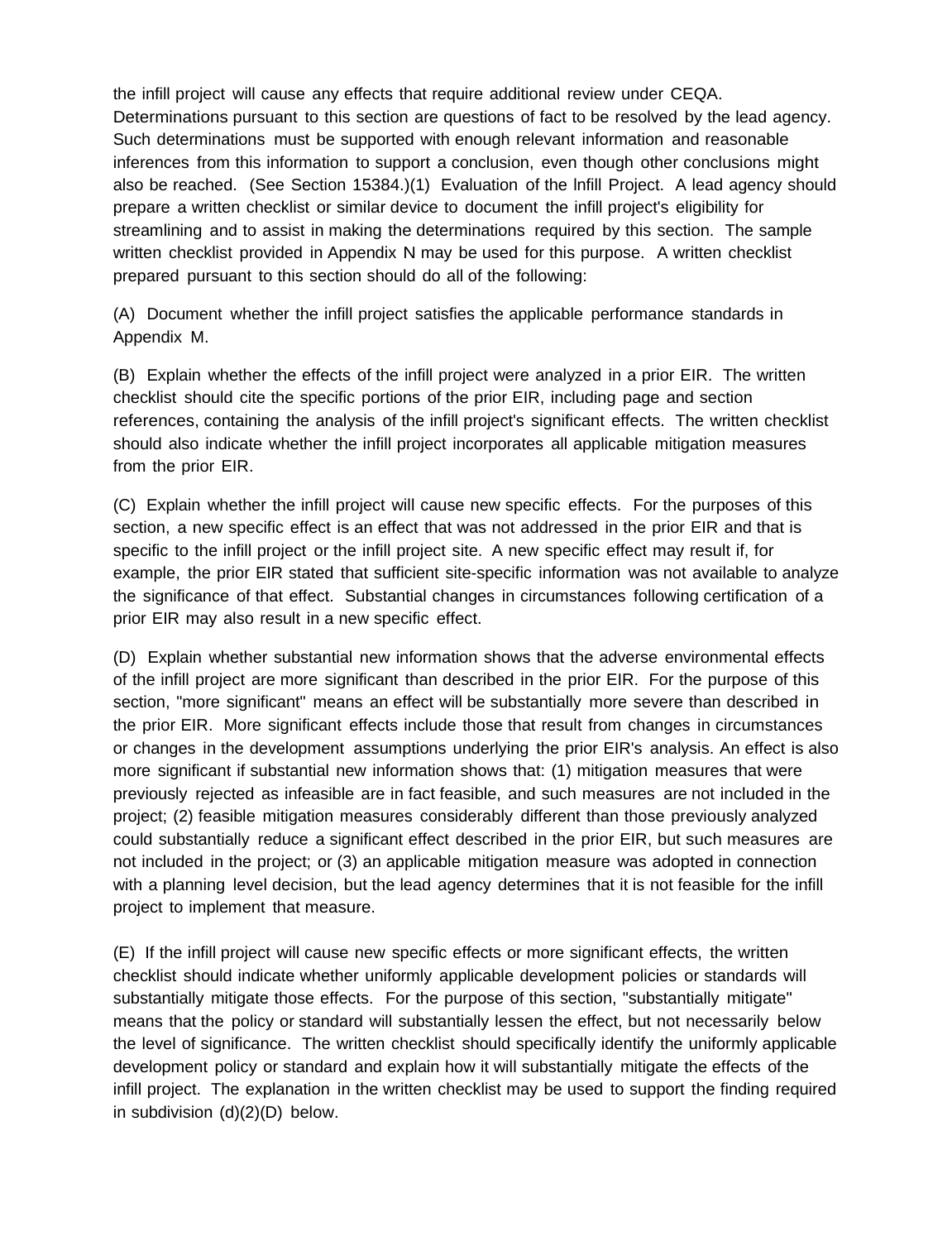(2) Environmental Document. After examining the effects of the infill project in light of the analysis in any prior EIR and uniformly applicable development policies or standards, the lead agency shall determine what type of environmental document shall be prepared for the infill project.

(A) No Further Review. No additional environmental review is required if the infill project would not cause any new specific effects or more significant effects, or if uniformly applicable development policies or standards would substantially mitigate such effects. Where the lead agency determines that no additional environmental review of the effects of the infill project is required, the lead agency shall file a Notice of Determination as provided in Section 15094. Where the lead agency finds that uniformly applicable development policies substantially mitigate a significant effect of an infill project, the lead agency shall make the finding described in subdivision (d)(2)(D).

(B) Negative Declaration, Mitigated Negative Declaration or Sustainable Communities Environmental Assessment. If the infill project would result in new specific effects or more significant effects, and uniformly applicable development policies or standards would not substantially mitigate such effects, those effects shall be subject to CEQA. If a new specific effect is less than significant, the lead agency may prepare a negative declaration. If new specific effects or more significant effects can be mitigated to a less than significant level through project changes agreed to prior to circulation of the written checklist, the lead agency may prepare a mitigated negative declaration. In these circumstances, the lead agency shall follow the procedure set forth in Sections 15072 to 15075. Alternatively, if the infill project is a transit priority project, the lead agency may follow the procedures in Section 21155.2 of the Public Resources Code. In either instance, the written checklist should clearly state which effects are new or more significant, and are subject to CEQA, and which effects have been previously analyzed and are not subject to further environmental review. Where the lead agency finds that uniformly applicable development policies or standards substantially mitigate a significant effect of an infill project, the lead agency shall make the finding described in subdivision  $(d)(2)(D)$ .

(C) lnfill EIR. If the infill project would result in new specific effects or more significant effects, and uniformly applicable development policies or standards would not substantially mitigate such effects, those effects are subject to CEQA. With respect to those effects that are subject to CEQA, the lead agency shall prepare an infill EIR if the written checklist shows that the effects of the infill project would be potentially significant. In this circumstance, the lead agency shall prepare an infill EIR as provided in subdivision (e) and, except as otherwise provided in this section, shall follow the procedures in Article 7. Where the lead agency finds that uniformly applicable development policies or standards substantially mitigate a significant effect of an infill project, the lead agency shall make the finding described in subdivision  $(d)(2)(D)$ .

(D) Findings. Any findings or statement of overriding considerations required by Sections 15091 or 15093 shall be limited to those effects analyzed in an infill EIR. Findings for such effects should incorporate by reference any such findings made in connection with a planning level decision. Where uniformly applicable development policies or standards substantially mitigate the significant effects of an infill project, the lead agency shall also make a written finding, supported with substantial evidence, providing a brief explanation of the rationale for the finding.

(e) lnfill EIR Contents. An infill EIR shall analyze only those significant effects that uniformly applicable development policies or standards do not substantially mitigate, and that are either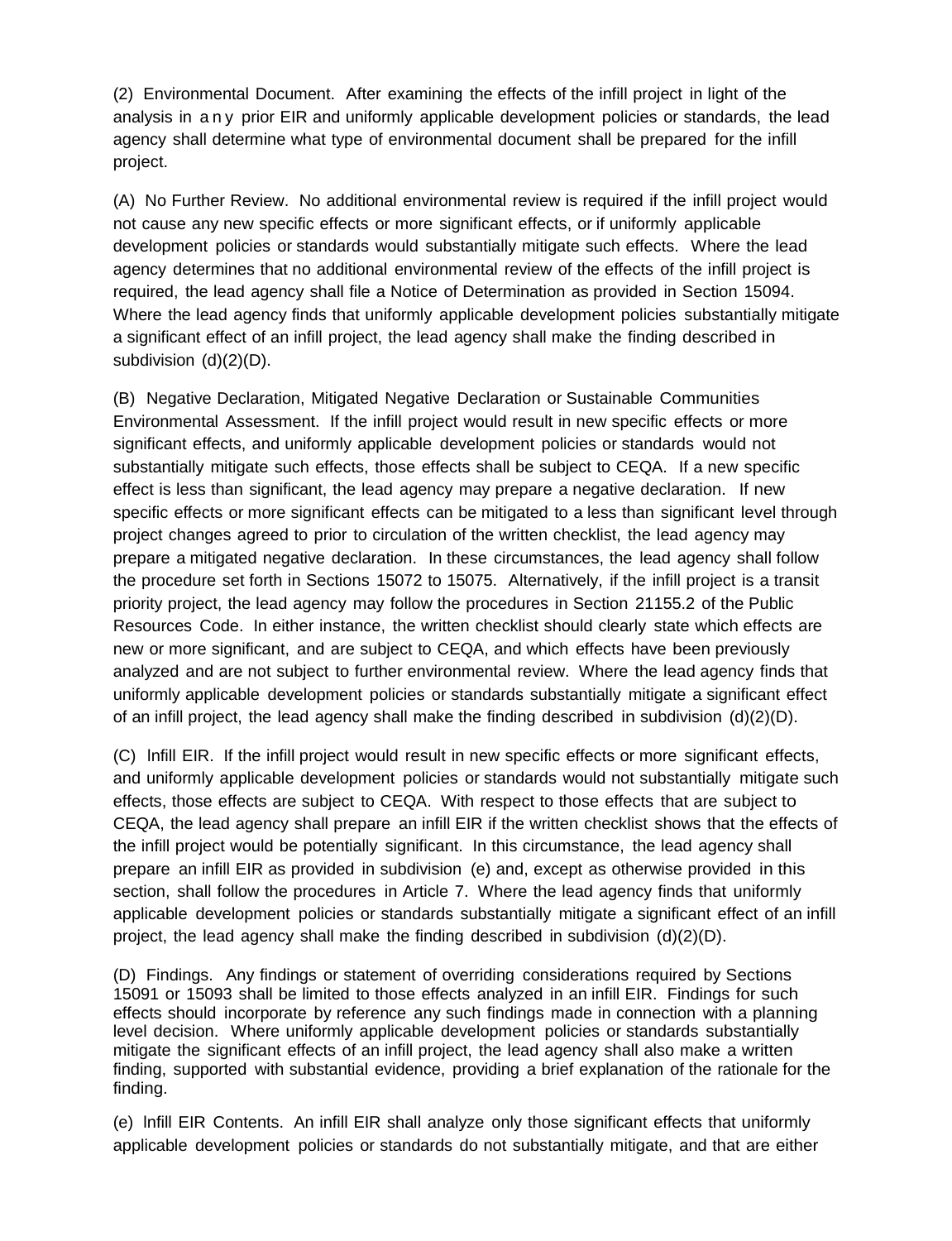new specific effects or are more significant than a prior EIR analyzed. All other effects of the infill project should be described in the written checklist as provided in subdivision (d)(1), and that written checklist should be circulated for public review along with the infill EIR. The written checklist should clearly set forth those effects that are new specific effects, and are subject to CEQA, and those effects which have been previously analyzed and are not subject to further environmental review. The analysis of alternatives in an infill EIR need not address alternative locations, densities, or building intensities. An infill EIR need not analyze growth inducing impacts. Except as provided in this subdivision, an infill EIR shall contain all elements described in Article 9.

(f) Terminology. The following definitions apply to this section:

(1) "lnfill project" includes the whole of an action consisting of residential, commercial, retail, transit station, school, or public office building uses, or any combination of such uses that meet the eligibility requirements set forth in subdivision (b). For retail and commercial projects, no more than one half of the project area may be used for parking. "Transit station" means a rail or light-rail station, ferry terminal, bus hub, bus transfer station, or bus stop, and includes all streetscape improvements constructed in the public right-of-way within one-quarter mile of such facility to improve multi-modal access to the facility, such as pedestrian and bicycle safety improvements and traffic-calming design changes that support pedestrian and bicycle access.

(2) "Planning level decision" means the enactment or amendment of a general plan or any general plan element, community plan, specific plan, or zoning code.

(3) "Prior EIR" means the environmental impact report certified for a planning level decision, as supplemented by any subsequent or supplemental environmental impact reports, negative declarations, or addenda to those documents.

(4) "Qualified urban use" is defined in Public Resources Code Section 21072.

(5) "Small walkable community project" means a project that is all of the following:

(A) In an incorporated city that is not within the boundary of metropolitan planning organization;

(B) Within an area of approximately one-quarter mile diameter of contiguous land that includes a residential area adjacent to a retail downtown area and that is designated by the city for infill development consisting of residential and commercial uses. A city may designate such an area within its general plan, zoning code, or by any legislative act creating such a designation, and may make such designation concurrently with project approval; and

(C) Either a residential project that has a density of at least eight units to the acre or a commercial project with a floor area ratio of at least 0.5, or both.

(6) The terms "sustainable communities strategy" and "alternative planning strategy" refer to a strategy for which the State Air Resources Board, pursuant to subparagraph (H) of paragraph (2) of subdivision (b) of Section 65080 of the Government Code, has accepted a metropolitan planning organization's determination that the sustainable communities strategy or the alternative planning strategy would, if implemented, achieve its greenhouse gas emission reduction targets.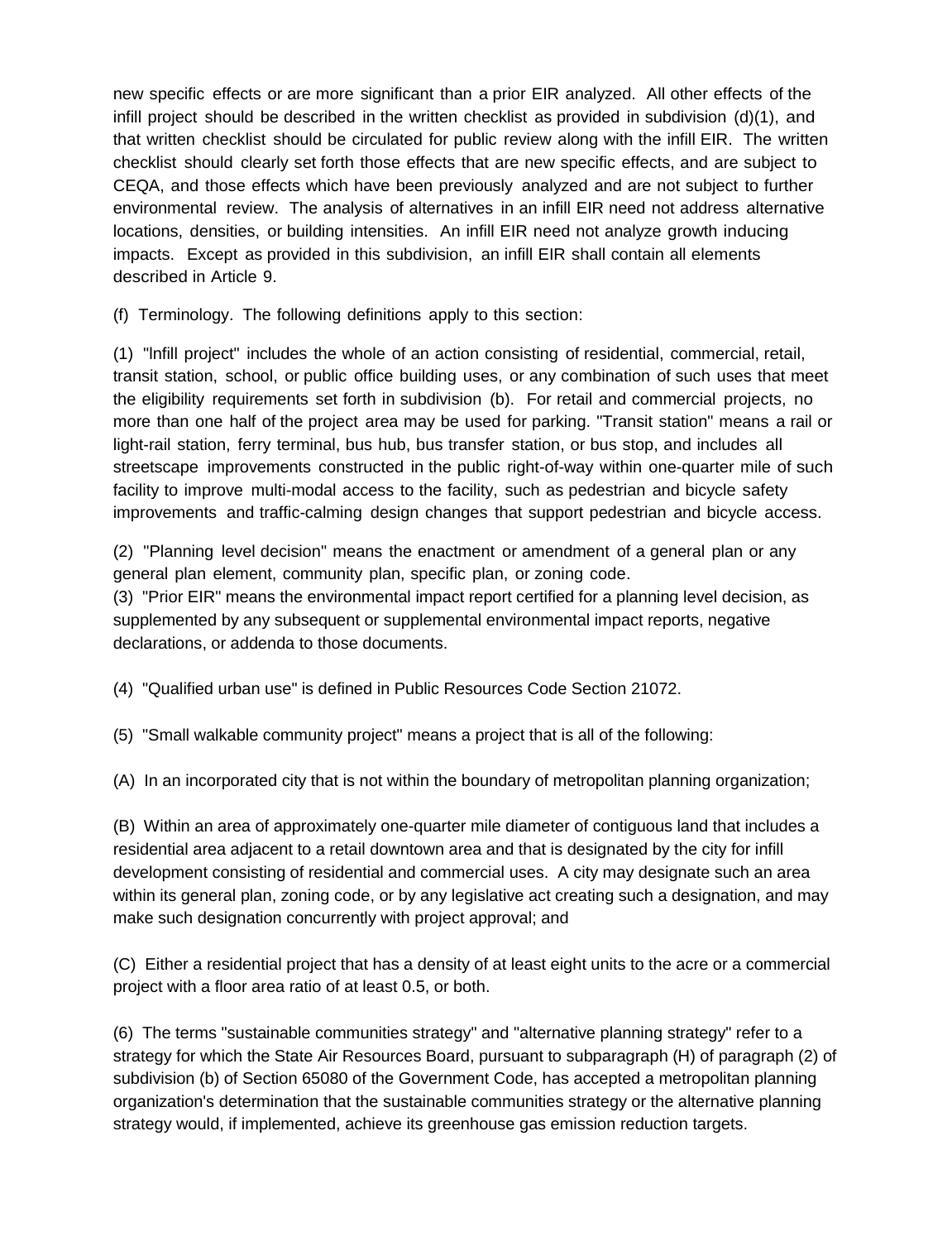(7) "Uniformly applicable development policies or standards" are policies or standards adopted or enacted by a city or county, or by a lead agency, that reduce one or more adverse environmental effects. Examples of uniformly applicable development policies or standards include, but are not limited to:

(A) Regulations governing construction activities, including noise regulations, dust control, provisions for discovery of archeological and paleontological resources, stormwater runoff treatment and containment, protection against the release of hazardous materials, recycling of construction and demolition waste, temporary street closure and traffic rerouting, and similar regulations.

(B) Requirements in locally adopted building, grading and stormwater codes.

(C) Design guidelines.

(D) Requirements for protecting residents from sources of air pollution including high volume roadways and stationary sources.

(E) Impact fee programs to provide public improvements, police, fire, parks and other open space, libraries and other public services and infrastructure, including transit, bicycle and pedestrian infrastructure and traffic calming devices.

(F) Traffic impact fees.

(G) Requirements for reducing greenhouse gas emissions, as set forth in adopted land use plans, policies, or regulations.

(H) Ordinances addressing protection of urban trees and historic resources.

(8) "Urban area" is defined in Public Resources Code Section 21094.5(e)(5).

Authority: Public Resources Code 21083, 21094.5.5 Reference: Public Resources Code Sections 21094.5 and 21094.5.5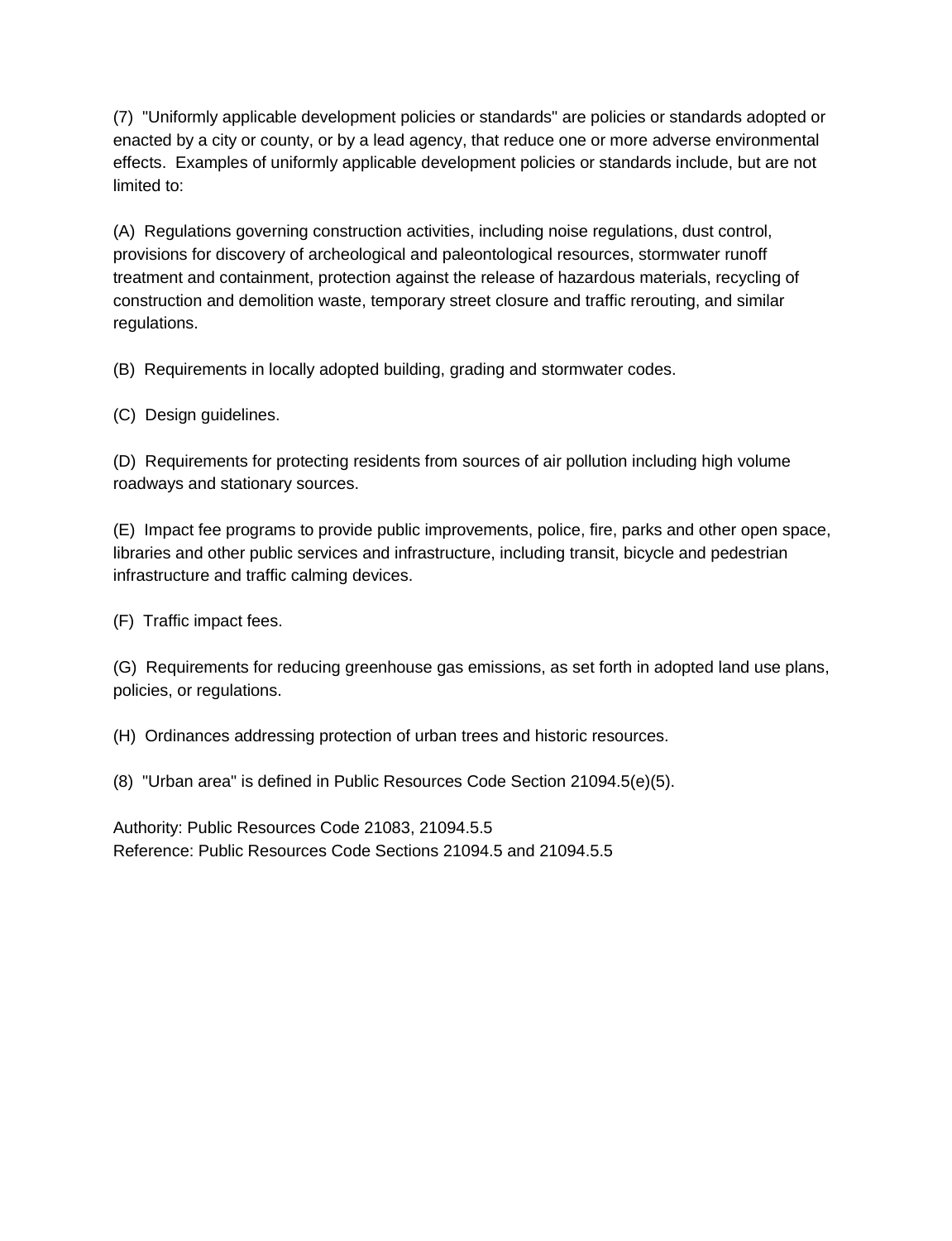### **Appendix M: Performance Standards for lnfill Projects Eligible for Streamlined Review**

### **I. Introduction**

Section 15183.3 provides a streamlined review process for infill projects that satisfy specified performance standards. This appendix contains those performance standards. The lead agency's determination that the project satisfies the performance standards shall be supported with substantial evidence, which should be documented on the lnfill Checklist in Appendix N. Section II defines terms used in this Appendix. Performance standards that apply to all project types are set forth in Section Ill. Section IV contains performance standards that apply to particular project types (i.e., residential, commercial/retail, office building, transit stations, and schools).

### **II. Definitions**

The following definitions apply to the terms used in this Appendix.

"High-quality transit corridor" means an existing corridor with fixed route bus service with service intervals no longer than 15 minutes during peak commute hours. For the purposes of this Appendix, an "existing stop along a high-quality transit corridor" may include a planned and funded stop that is included in an adopted regional transportation improvement program.

Unless more specifically defined by an air district, city or county, "high-volume roadway" means freeways, highways, urban roads with 100,000 vehicles per day, or rural roads with 50,000 vehicles per day.

"Low vehicle travel area" means a traffic analysis zone that exhibits a below average existing level of travel as determined using a regional travel demand model. For residential projects, travel refers to either home-based or household vehicle miles traveled per capita. For commercial and retail projects, travel refers to non-work attraction trip length; however, where such data are not available, commercial projects reference either home-based or household vehicle miles traveled per capita. For office projects, travel refers to commute attraction vehicle miles traveled per employee; however, where such data are not available, office projects reference either home-based or household vehicle miles traveled per capita.

"Major Transit Stop" means a site containing an existing rail transit station, a ferry terminal served by either a bus or rail transit service, or the intersection of two or more major bus routes with frequencies of service intervals of 15 minutes or less during the morning and afternoon peak commute periods. For the purposes of this Appendix, an "existing major transit stop" may include a planned and funded stop that is included in an adopted regional transportation improvement program.

"Office building" generally refers to centers for governmental or professional services; however, the lead agency shall have discretion in determining whether a project is "commercial" or "office building" for the purposes of this Appendix based on local zoning codes.

"Significant sources of air pollution" include airports, marine ports, rail yards and dist ibution centers that receive more than 100 heavy-duty truck visits per day, as well as stationary sources that are designated major by the Clean Air Act.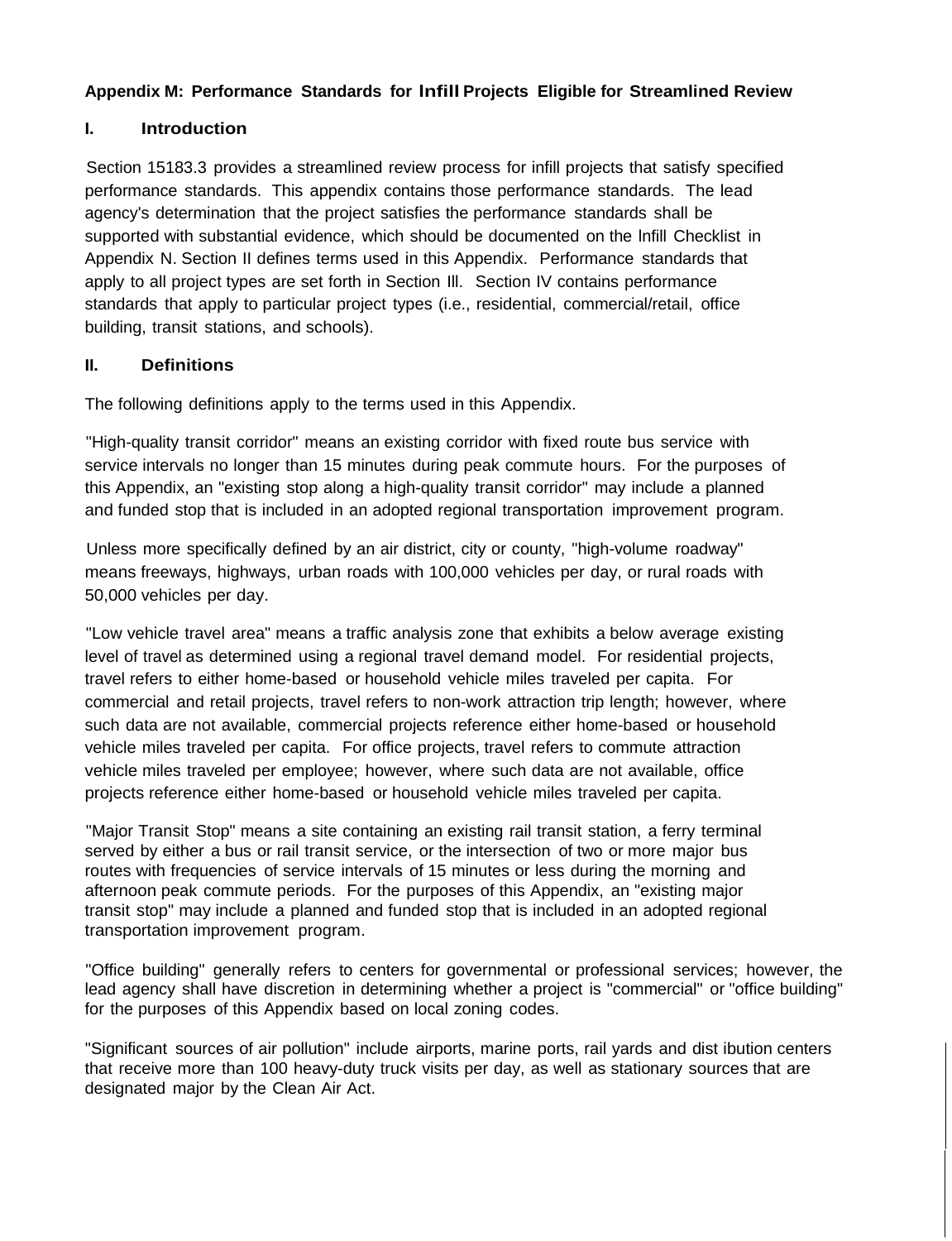A "Traffic Analysis Zone" is an analytical unit used by a travel demand model to estimate vehicle travel within a region.

## **Ill. Performance Standards Related to Project Design**

To be eligible for streamlining pursuant to Section 15183.3, a project must implement all of the following:

**Renewable Energy.** All non-residential projects shall include on-site renewable power generation, such as solar photovoltaic, solar thermal and wind power generation, or clean back- up power supplies, where feasible. Residential projects are also encouraged to include such on-site renewable power generation.

**Soil and Water Remediation.** If the project site is included on any list compiled pursuant to Section 65962.5 of the Government Code, the project shall document how it has remediated the site, if remediation is completed. Alternatively, the project shall implement the recommendations provided in a preliminary endangerment assessment or comparable document that identifies remediation appropriate for the site.

**Residential Units Near High-Volume Roadways and Stationary Sources.** If a project includes residential units located within 500 feet, or other distance determined to be appropriate by the local agency or air district based on local conditions, of a high volume roadway or other significant sources of air pollution, the project shall comply with any policies and standards identified in the local general plan, specific plan, zoning code or community risk reduction plan for the protection of public health from such sources of air pollution. If the local government has not adopted such plans or policies, the project shall include measures, such as enhanced air filtration and project design, that the lead agency finds, based on substantial evidence, will promote the protection of public health from sources of air pollution. Those measure may include, among others, the recommendations of the California Air Resources Board, air districts, and the California Air Pollution Control Officers Association.

# **IV. Additional PerformanceStandards by Project Type**

In addition to the project features described above in Section Ill, specific eligibility requirements are provided below by project type.

Several of the performance standards below refer to "low vehicle travel areas". Such areas can be illustrated on maps based on data developed by the regional Metropolitan Planning Organization (MPO) using its regional travel demand model.

Several of the performance standards below refer to distance to transit. Distance should be calculated so that at least 75 percent of the surface area of the project site is within the specified distance.

# **A. Residential**

To be eligible for streamlining pursuant to Section 15183.3, a project must satisfy one of the following: ·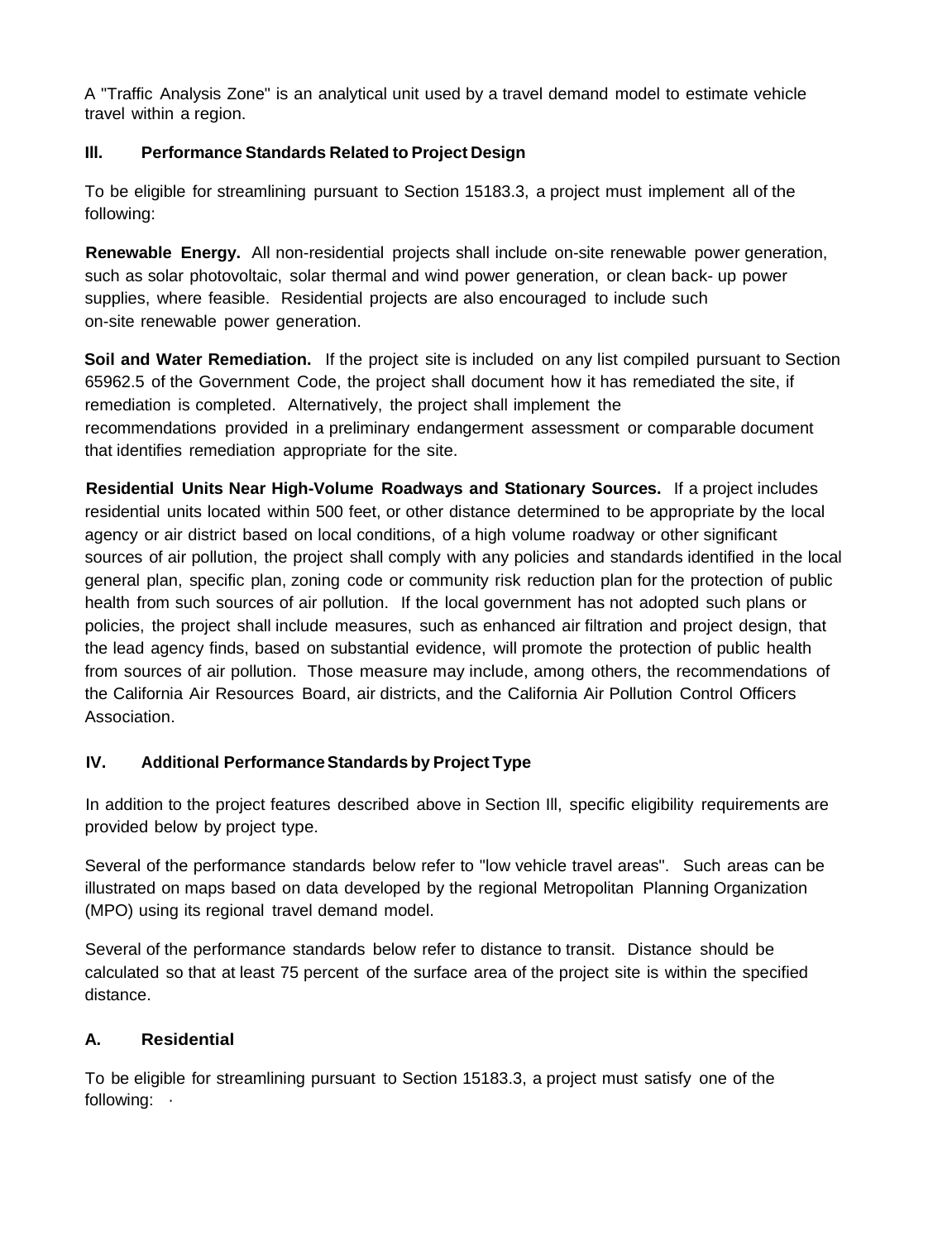**Projects achieving below average regional per capita vehicle miles traveled (VMT).** A residential project is eligible if it is located in a "low vehicle travel area" within the region.

**Projects located within % mile of an Existing Major Transit Stop or High Quality Transit Corridor.** A residential project is eligible if it is located within Yz mile of an existing major transit stop or an existing stop along a high quality transit corridor.

**Low-Income Housing.** A residential or mixed-use project consisting of 300 or fewer residential units all of which are affordable to low income households is eligible if the developer of the development project provides sufficient legal commitments to the lead agency to ensure the continued availability and use of the housing units for lower income households, as defined in Section 50079.5 of the Health and Safety Code, for a period of at least 30 years, at monthly housing costs, as determined pursuant to Section 50053 of the Health and Safety Code.

### **B. Commercial/Retail**

To be eligible for streamlining pursuant to Section 15183.3, a project must satisfy one of the following:

**Regional Location.** A commercial project with no single-building floor-plate greater than 50,000 square feet is eligible if it locates in a "low vehicle travel area."

**Proximity to Households.** A project with no single-building floor-plate greater than 50,000 square feet located within one-half mile of 1800 households is eligible.

### **C. Office Building**

To be eligible for streamlining pursuant to Section 15183.3, a project must satisfy one of the following:

**Regional Location.** Office buildings, both commercial and public, are eligible if they. locate in a low vehicle travel area.

**Proximity to a Major Transit Stop.** Office buildings, both commercial and public, within % mile of an existing major transit stop, or X mile of an existing stop along a high quality transit corridor, are eligible.

#### **D. Transit**

Transit stations, as defined in Section 15183.3(e)(1), are eligible.

#### **E. Schools**

Elementary schools within one mile of fifty percent of the projected student population are eligible. Middle schools and high schools within two miles of fifty percent of the projected student population are eligible. Alternatively, any school within % mile of an existing major transit stop or an existing stop along a high quality transit corridor is eligible.

Additionally, in order to be eligible, all schools shall provide parking and storage for bicycles and scooters and shall comply with the requirements in Sections 17213, 17213.1 and 17213.2 of the California Education Code.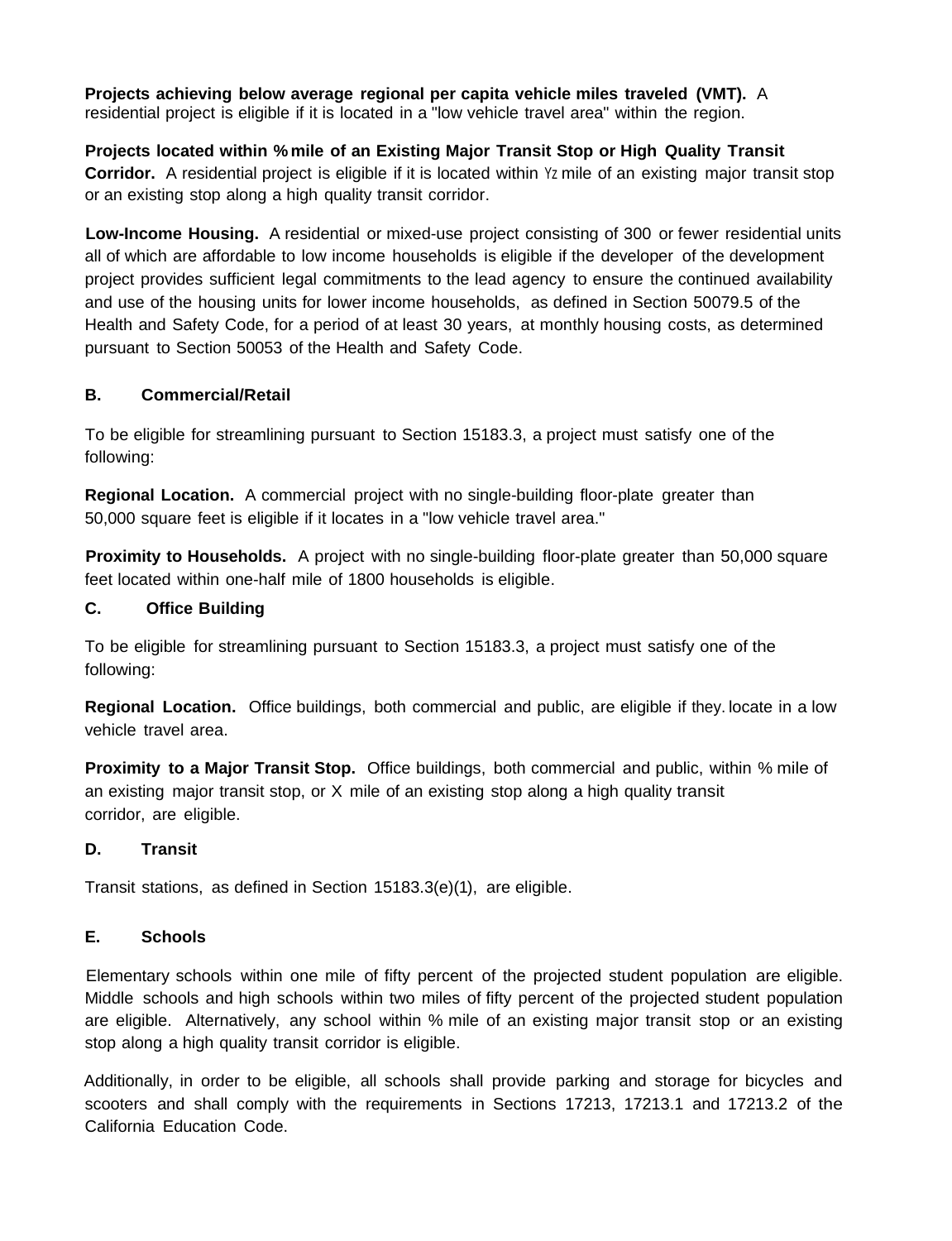### **F. Small Walkable CommunityProjects**

Small walkable community projects, as defined in Section 15183.3, subdivision (e)(6), that implement the project features described in Section Ill above are eligible.

### **G. Mixed-Use Projects**

Where a project includes some combination of residential, commercial and retail, office building, transit station, and/or schools, the performance standards in this Section that apply to the predominant use shall govern the entire project.

Authority: Public Resources Code 21083, 21094.5.5 Reference: Public Resources Code Sections 21094.5 and 21094.5.5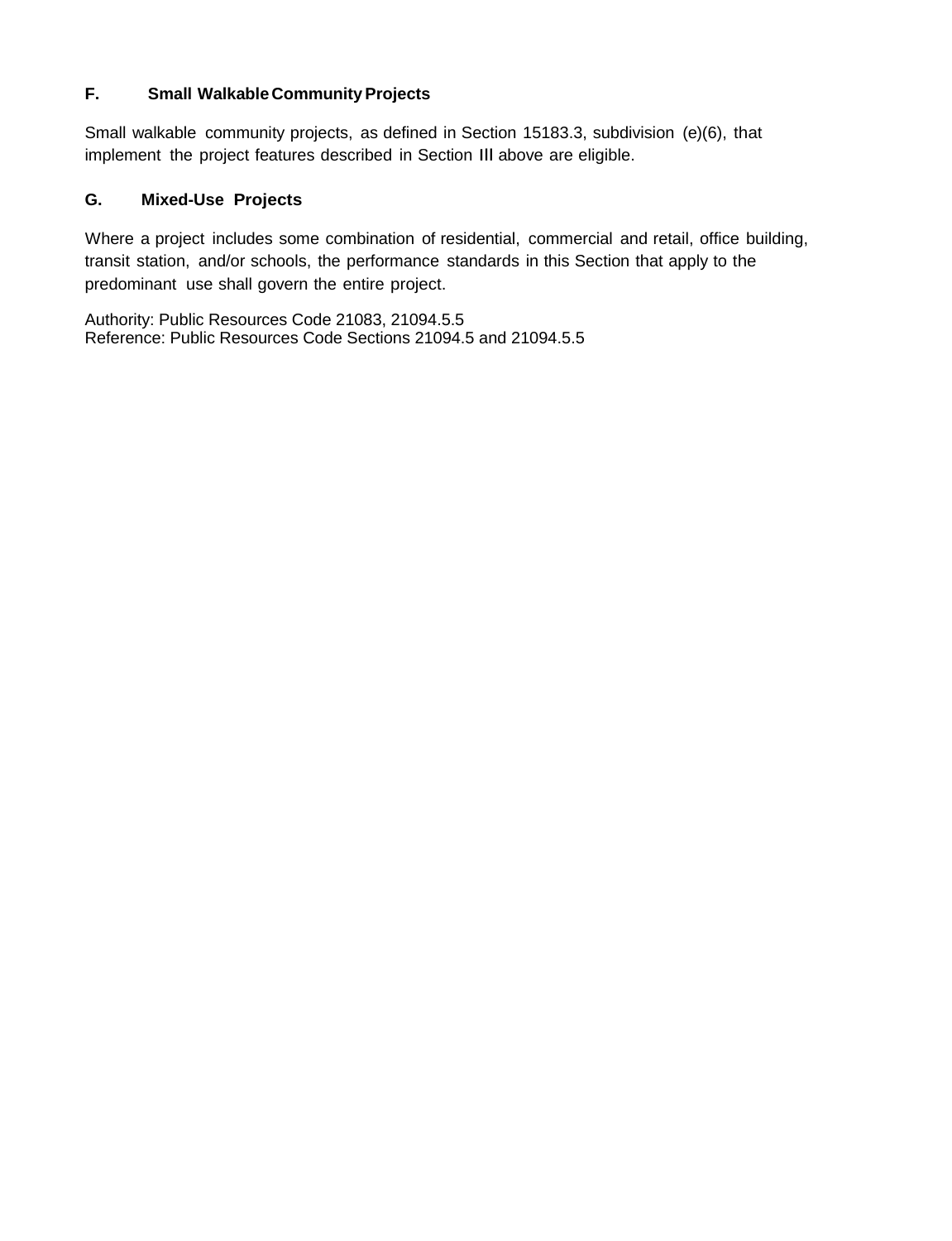#### Proposed Appendix N: Infill Environmental Checklist form

NOTE: This sample form is intended to assist lead agencies in assessing infill projects according to the procedures provided in Section 21094.5 of the Public Resources Code. Lead agencies may customize this form as appropriate, provided that the content satisfies the requirements in Section 15183.3 of the CEQA Guidelines.

\_\_\_\_\_\_\_\_\_\_\_\_\_\_\_\_\_\_\_\_\_\_\_\_\_\_\_\_\_\_\_\_\_\_\_\_\_\_\_\_\_\_\_\_\_\_\_\_\_\_\_\_\_\_\_\_\_\_\_\_\_\_\_\_\_\_\_\_\_\_\_\_\_\_\_\_\_\_\_\_\_\_\_\_\_\_\_\_\_\_\_\_\_\_\_\_\_\_\_\_\_\_\_\_\_\_\_\_\_\_

\_\_\_\_\_\_\_\_\_\_\_\_\_\_\_\_\_\_\_\_\_\_\_\_\_\_\_\_\_\_\_\_\_\_\_\_\_\_\_\_\_\_\_\_\_\_\_\_\_\_\_\_\_\_\_\_\_\_\_\_\_\_\_\_\_\_\_\_\_\_\_\_\_\_\_\_\_\_\_\_\_\_\_\_\_\_\_\_\_\_\_\_\_\_\_\_\_\_\_\_\_\_\_\_\_\_\_\_\_\_

 $\_$  ,  $\_$  ,  $\_$  ,  $\_$  ,  $\_$  ,  $\_$  ,  $\_$  ,  $\_$  ,  $\_$  ,  $\_$  ,  $\_$  ,  $\_$  ,  $\_$  ,  $\_$  ,  $\_$  ,  $\_$  ,  $\_$  ,  $\_$  ,  $\_$  ,  $\_$  ,  $\_$  ,  $\_$  ,  $\_$  ,  $\_$  ,  $\_$  ,  $\_$  ,  $\_$  ,  $\_$  ,  $\_$  ,  $\_$  ,  $\_$  ,  $\_$  ,  $\_$  ,  $\_$  ,  $\_$  ,  $\_$  ,  $\_$  ,

- 1. Project title:
- 2. Lead agency name and address:  $\_$  ,  $\_$  ,  $\_$  ,  $\_$  ,  $\_$  ,  $\_$  ,  $\_$  ,  $\_$  ,  $\_$  ,  $\_$  ,  $\_$  ,  $\_$  ,  $\_$  ,  $\_$  ,  $\_$  ,  $\_$  ,  $\_$  ,  $\_$  ,  $\_$  ,  $\_$  ,  $\_$  ,  $\_$  ,  $\_$  ,  $\_$  ,  $\_$  ,  $\_$  ,  $\_$  ,  $\_$  ,  $\_$  ,  $\_$  ,  $\_$  ,  $\_$  ,  $\_$  ,  $\_$  ,  $\_$  ,  $\_$  ,  $\_$  ,
- 3. Contact person and phone number: \_\_\_\_\_\_\_\_\_\_\_\_\_\_\_\_\_\_\_\_\_\_\_\_\_\_\_\_\_\_\_\_\_\_\_\_\_\_\_\_\_\_\_\_\_\_\_
- 4. Project location:
- 5. Project sponsor's name and address:

\_\_\_\_\_\_\_\_\_\_\_\_\_\_\_\_\_\_\_\_\_\_\_\_\_\_\_\_\_\_\_\_\_\_

6. General plan designation: \_\_\_\_\_\_\_\_\_\_\_\_\_\_\_\_\_\_\_\_\_\_\_ 7. Zoning: \_\_\_\_\_\_\_\_\_\_\_\_\_\_\_\_\_\_\_\_

- 8. Prior Environmental Document(s) Analyzing the Effects of the Infill Project (including State Clearinghouse Number if assigned):
- 9. Location of Prior Environmental Document(s) Analyzing the Effects of the Infill Project:

\_\_\_\_\_\_\_\_\_\_\_\_\_\_\_\_\_\_\_\_\_\_\_\_\_\_\_\_\_\_\_\_\_\_\_\_\_\_\_\_\_\_\_\_\_\_\_\_\_\_\_\_\_\_\_\_\_\_\_\_\_\_\_\_\_\_\_\_

\_\_\_\_\_\_\_\_\_\_\_\_\_\_\_\_\_\_\_\_\_\_\_\_\_\_\_\_\_\_\_\_\_\_\_\_\_\_\_\_\_\_\_\_\_\_\_\_\_\_\_\_\_\_\_\_\_\_\_\_\_\_\_\_\_\_\_\_

\_\_\_\_\_\_\_\_\_\_\_\_\_\_\_\_\_\_\_\_\_\_\_\_\_\_\_\_\_\_\_\_\_\_\_\_\_\_\_\_\_\_\_\_\_\_\_\_\_\_\_\_\_\_\_\_\_\_\_\_\_\_\_\_\_\_\_\_

\_\_\_\_\_\_\_\_\_\_\_\_\_\_\_\_\_\_\_\_\_\_\_\_\_\_\_\_\_\_\_\_\_\_\_\_\_\_\_\_\_\_\_\_\_\_\_\_\_\_\_\_\_\_\_\_\_\_\_\_\_\_\_\_\_\_\_\_\_\_\_\_\_\_\_\_

10. Description of project: (Describe the whole action involved, including but not limited to later phases of the project, and any secondary, support, or offsite features necessary for its implementation. Attach additional sheets if necessary.)

 $\_$  ,  $\_$  ,  $\_$  ,  $\_$  ,  $\_$  ,  $\_$  ,  $\_$  ,  $\_$  ,  $\_$  ,  $\_$  ,  $\_$  ,  $\_$  ,  $\_$  ,  $\_$  ,  $\_$  ,  $\_$  ,  $\_$  ,  $\_$  ,  $\_$  ,  $\_$  ,  $\_$  ,  $\_$  ,  $\_$  ,  $\_$  ,  $\_$  ,  $\_$  ,  $\_$  ,  $\_$  ,  $\_$  ,  $\_$  ,  $\_$  ,  $\_$  ,  $\_$  ,  $\_$  ,  $\_$  ,  $\_$  ,  $\_$  ,  $\_$  ,  $\_$  ,  $\_$  ,  $\_$  ,  $\_$  ,  $\_$  ,  $\_$  ,  $\_$  ,  $\_$  ,  $\_$  ,  $\_$  ,  $\_$  ,  $\_$  ,  $\_$  ,  $\_$  ,  $\_$  ,  $\_$  ,  $\_$  ,  $\_$  ,  $\_$  ,  $\_$  ,  $\_$  ,  $\_$  ,  $\_$  ,  $\_$  ,  $\_$  ,  $\_$  ,  $\_$  ,  $\_$  ,  $\_$  ,  $\_$  ,  $\_$  ,  $\_$  ,  $\_$  ,  $\_$  ,  $\_$  ,  $\_$  ,

 $\_$  ,  $\_$  ,  $\_$  ,  $\_$  ,  $\_$  ,  $\_$  ,  $\_$  ,  $\_$  ,  $\_$  ,  $\_$  ,  $\_$  ,  $\_$  ,  $\_$  ,  $\_$  ,  $\_$  ,  $\_$  ,  $\_$  ,  $\_$  ,  $\_$  ,  $\_$  ,  $\_$  ,  $\_$  ,  $\_$  ,  $\_$  ,  $\_$  ,  $\_$  ,  $\_$  ,  $\_$  ,  $\_$  ,  $\_$  ,  $\_$  ,  $\_$  ,  $\_$  ,  $\_$  ,  $\_$  ,  $\_$  ,  $\_$  ,

11. Surrounding land uses and setting: Briefly describe the project's surroundings, including any prior uses of the project site, or, if vacant, describe the urban uses that exist on at least 75% of the project's perimeter:

 $\_$  ,  $\_$  ,  $\_$  ,  $\_$  ,  $\_$  ,  $\_$  ,  $\_$  ,  $\_$  ,  $\_$  ,  $\_$  ,  $\_$  ,  $\_$  ,  $\_$  ,  $\_$  ,  $\_$  ,  $\_$  ,  $\_$  ,  $\_$  ,  $\_$  ,  $\_$  ,  $\_$  ,  $\_$  ,  $\_$  ,  $\_$  ,  $\_$  ,  $\_$  ,  $\_$  ,  $\_$  ,  $\_$  ,  $\_$  ,  $\_$  ,  $\_$  ,  $\_$  ,  $\_$  ,  $\_$  ,  $\_$  ,  $\_$  , \_\_\_\_\_\_\_\_\_\_\_\_\_\_\_\_\_\_\_\_\_\_\_\_\_\_\_\_\_\_\_\_\_\_\_\_\_\_\_\_\_\_\_\_\_\_\_\_\_\_\_\_\_\_\_\_\_\_\_\_\_\_\_\_\_\_\_\_\_\_\_\_\_\_\_\_\_\_\_\_\_\_\_\_\_\_\_\_\_\_\_\_\_\_\_\_\_\_\_\_\_\_\_\_\_\_\_\_\_\_\_\_\_\_\_\_\_\_

 $\_$  ,  $\_$  ,  $\_$  ,  $\_$  ,  $\_$  ,  $\_$  ,  $\_$  ,  $\_$  ,  $\_$  ,  $\_$  ,  $\_$  ,  $\_$  ,  $\_$  ,  $\_$  ,  $\_$  ,  $\_$  ,  $\_$  ,  $\_$  ,  $\_$  ,  $\_$  ,  $\_$  ,  $\_$  ,  $\_$  ,  $\_$  ,  $\_$  ,  $\_$  ,  $\_$  ,  $\_$  ,  $\_$  ,  $\_$  ,  $\_$  ,  $\_$  ,  $\_$  ,  $\_$  ,  $\_$  ,  $\_$  ,  $\_$  ,  $\_$  ,  $\_$  ,  $\_$  ,  $\_$  ,  $\_$  ,  $\_$  ,  $\_$  ,  $\_$  ,  $\_$  ,  $\_$  ,  $\_$  ,  $\_$  ,  $\_$  ,  $\_$  ,  $\_$  ,  $\_$  ,  $\_$  ,  $\_$  ,  $\_$  ,  $\_$  ,  $\_$  ,  $\_$  ,  $\_$  ,  $\_$  ,  $\_$  ,  $\_$  ,  $\_$  ,  $\_$  ,  $\_$  ,  $\_$  ,  $\_$  ,  $\_$  ,  $\_$  ,  $\_$  ,  $\_$  ,  $\_$  ,  $\_$  ,

12. Other public agencies whose approval is required (e.g., permits, financing approval, or participation agreement.)

#### SATISFACTION OF APPENDIX M PERFORMANCE STANDARDS

\_\_\_\_\_\_\_\_\_\_\_\_\_\_\_\_\_\_\_\_\_\_\_\_\_\_\_\_\_\_\_\_\_\_\_\_\_\_\_\_\_\_\_\_\_\_\_\_\_\_\_\_\_\_\_\_\_\_\_\_\_\_

Provide the information demonstrating that the infill project satisfies the performance standards in Appendix M below. For **mixed-use projects**, the predominant use will determine which performance standards apply to the entire project.

1. Does the non-residential infill project include a renewable energy feature? If so, describe below. If not, explain below why it is not feasible to do so.  $\Box$  . The contribution of the contribution of the contribution of the contribution of the contribution of the contribution of the contribution of the contribution of the contribution of the contribution of the contributi

\_\_\_\_\_\_\_\_\_\_\_\_\_\_\_\_\_\_\_\_\_\_\_\_\_\_\_\_\_\_\_\_\_\_\_\_\_\_\_\_\_\_\_\_\_\_\_\_\_\_\_\_\_\_\_\_\_\_\_\_\_\_\_\_\_\_\_\_\_\_\_\_\_\_\_\_\_\_\_\_\_\_\_\_\_\_\_\_\_\_\_\_\_\_\_\_\_\_\_\_\_\_\_\_\_\_\_\_\_\_\_\_\_\_\_\_\_\_\_\_\_

 $\Box \rightarrow \Box \rightarrow \Box$  $\Box$  . The contribution of the contribution of the contribution of the contribution of the contribution of the contribution of the contribution of the contribution of the contribution of the contribution of the contributi

<sup>2.</sup> If the project site is included on any list compiled pursuant to Section 65962.5 of the Government Code, either provide documentation of remediation or describe the recommendations provided in a preliminary endangerment assessment or comparable document that will be implemented as part of the project.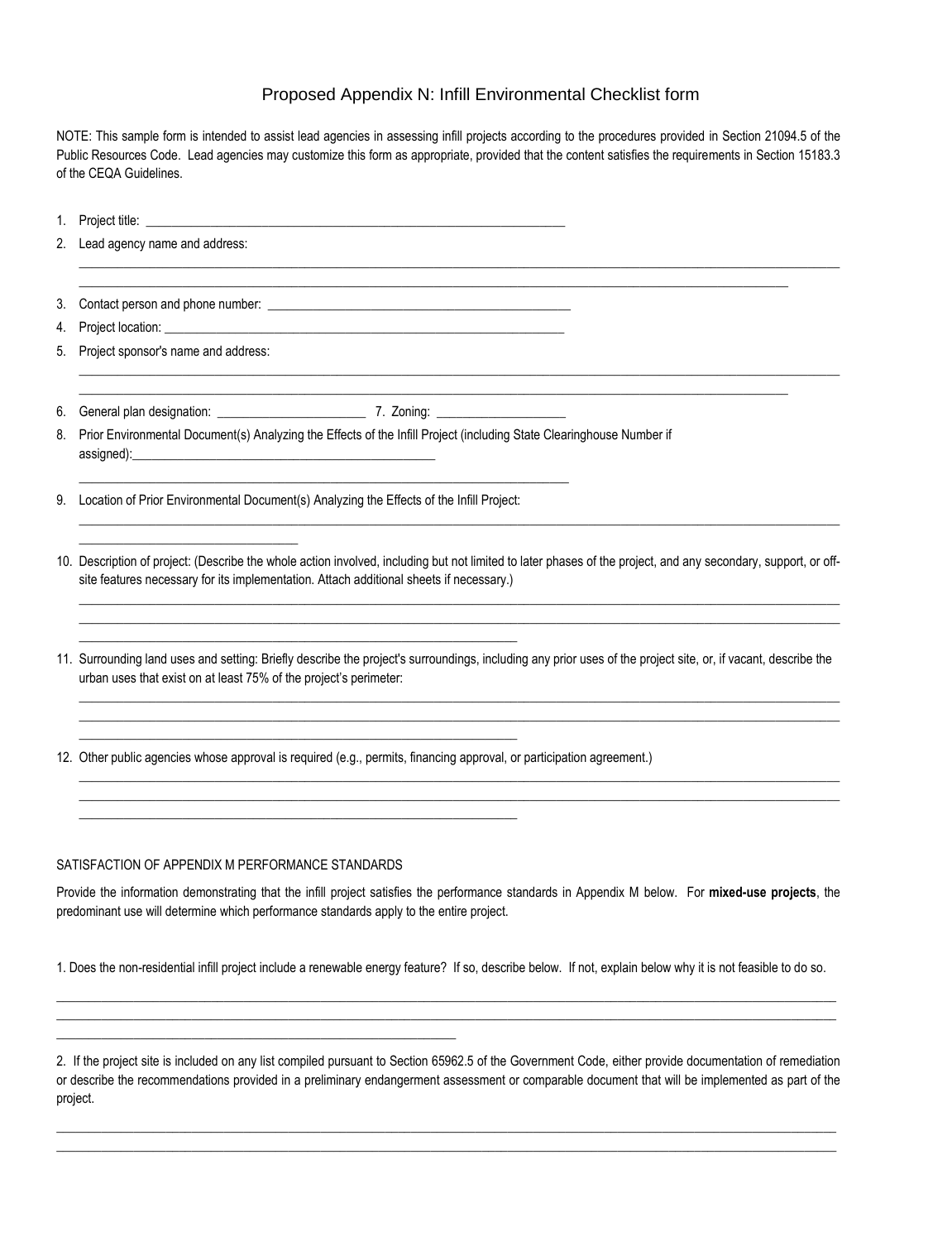3. If the infill project includes residential units located within 500 feet, or such distance that the local agency or local air district has determined is appropriate based on local conditions, a high volume roadway or other significant source of air pollution, as defined in Appendix M, describe the measures that the project will implement to protect public health. Such measures may include policies and standards identified in the local general plan, specific plans, zoning code or community risk reduction plan, or measures recommended in a health risk assessment, to promote the protection of public health. Identify the policies or standards, or refer to the site specific analysis, below. (Attach additional sheets if necessary.)

 $\Box \rightarrow \Box \rightarrow \Box$  $\Box$  . The contribution of the contribution of the contribution of the contribution of the contribution of the contribution of the contribution of the contribution of the contribution of the contribution of the contributi

4. For **residential** projects, the project satisfies which of the following?

\_\_\_\_\_\_\_\_\_\_\_\_\_\_\_\_\_\_\_\_\_\_\_\_\_\_\_\_\_\_\_\_\_\_\_\_\_\_\_\_\_\_\_\_\_\_\_\_\_\_\_\_\_\_\_\_\_\_\_\_\_\_

\_\_\_\_\_\_\_\_\_\_\_\_\_\_\_\_\_\_\_\_\_\_\_\_\_\_\_\_\_\_\_\_\_\_\_\_\_\_\_\_\_\_\_\_\_\_\_\_\_\_\_\_\_\_\_\_\_\_\_\_\_\_

Located within a low vehicle travel area, as defined in Appendix M. (Attach VMT map.)

Located within 1/2 mile of an existing major transit stop or an existing stop along a high quality transit corridor. (Attach map illustrating proximity to transit.)

 Consists of 300 or fewer units that are each affordable to low income households. (Attach evidence of legal commitment to ensure the continued availability and use of the housing units for lower income households, as defined in Section 50079.5 of the Health and Safety Code, for a period of at least 30 years, at monthly housing costs, as determined pursuant to Section 50053 of the Health and Safety Code.)

5. For **commercial** projects with a single building floor-plate below 50,000 square feet, the project satisfies which of the following?

Located within a low vehicle travel area, as defined in Appendix M. (Attach VMT map.)

The project is within one-half mile of 1800 dwelling units. (Attach map illustrating proximity to households.)

6. For **office building** projects, the project satisfies which of the following?

Located within a low vehicle travel area, as defined in Appendix M. (Attach VMT map.)

Located within 1/2 mile of an existing major transit stop or within 1/4 of a stop along a high quality transit corridor. (Attach map illustrating proximity to transit.)

7. For **school** projects, the project does all of the following:

The project complies with the requirements in Sections 17213, 17213.1 and 17213.2 of the California Education Code.

 The project is an elementary school and is within one mile of 50% of the student population, or is a middle school or high school and is within two miles of 50% of the student population. Alternatively, the school is within  $\frac{1}{2}$  mile of an existing major transit stop or an existing stop along a high quality transit corridor. (Attach map and methodology.)

The project provides parking and storage for bicycles and scooters.

| 8. For small walkable community projects, the project must be a residential project that has a density of at least eight units to the acre or a |  |  |
|-------------------------------------------------------------------------------------------------------------------------------------------------|--|--|
| commercial project with a floor area ratio of at least 0.5, or both.                                                                            |  |  |

#### ENVIRONMENTAL FACTORS POTENTIALLY AFFECTED:

The infill project could potentially result in one or more of the following environmental effects.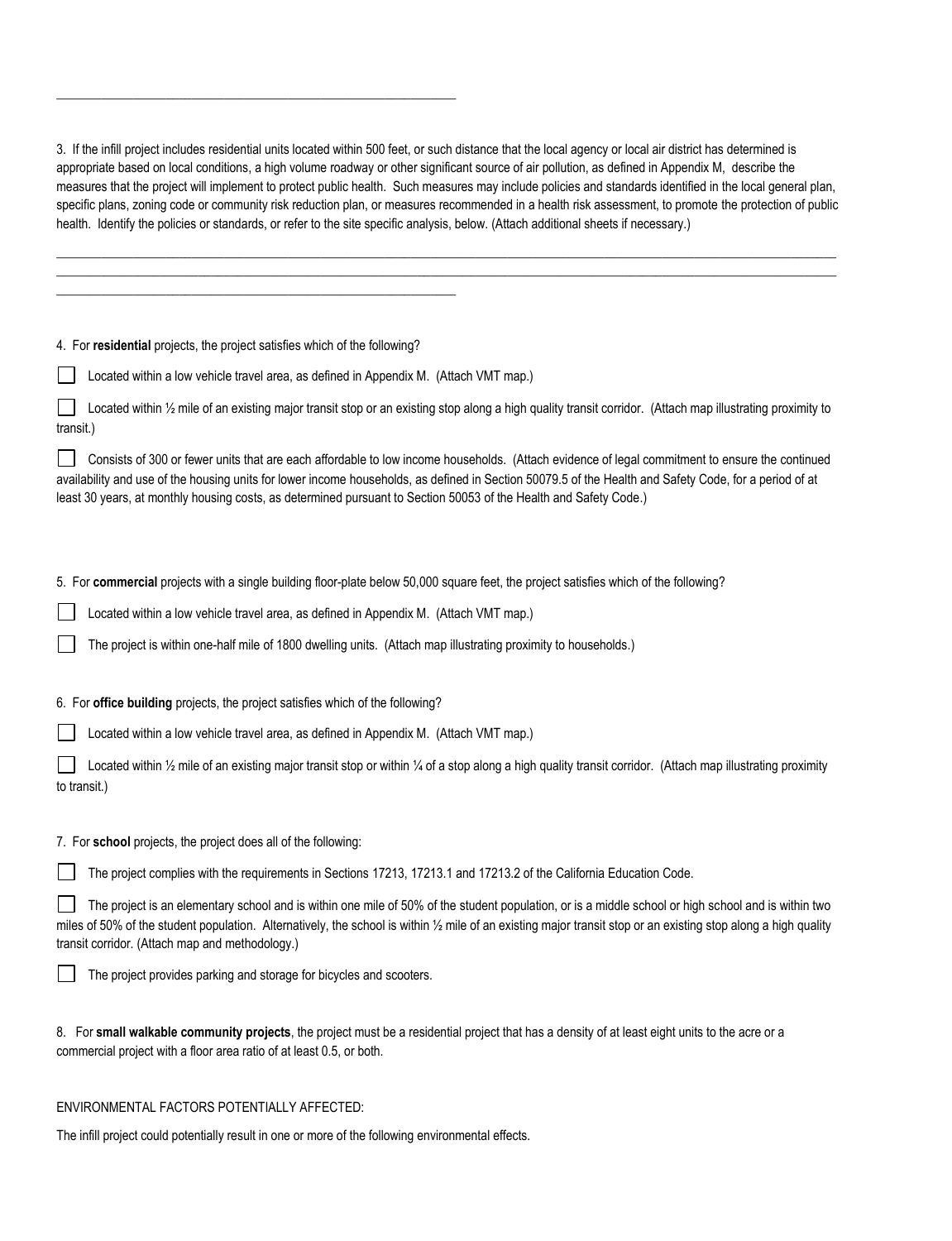| Aesthetics                      | <b>Agriculture and Forestry Resources</b> | Air Quality                        |
|---------------------------------|-------------------------------------------|------------------------------------|
| <b>Biological Resources</b>     | <b>Cultural Resources</b>                 | Geology /Soils                     |
| <b>Greenhouse Gas Emissions</b> | Hazards & Hazardous Materials             | Hydrology / Water Quality          |
| Land Use / Planning             | <b>Mineral Resources</b>                  | <b>Noise</b>                       |
| Population / Housing            | <b>Public Services</b>                    | Recreation                         |
| Transportation/Traffic          | Utilities / Service Systems               | Mandatory Findings of Significance |

DETERMINATION: (To be completed by the Lead Agency)

On the basis of this initial evaluation:

I find that the proposed infill project WOULD NOT have any significant effects on the environment that either have not already been analyzed in a prior EIR or that are more significant than previously analyzed, or that uniformly applicable development policies would not substantially mitigate. Pursuant to Public Resources Code Section 21094.5, CEQA does not apply to such effects. A Notice of Determination (Section 15094) will be filed.

I find that the proposed infill project will have effects that either have not been analyzed in a prior EIR, or are more significant than described in the prior EIR, and that no uniformly applicable development policies would substantially mitigate such effects. With respect to those effects that are subject to CEQA, I find that such effects WOULD NOT be significant and a NEGATIVE DECLARATION, or if the project is a Transit Priority Project a SUSTAINABLE COMMUNITIES ENVIRONMENTAL ASSESSMENT, will be prepared.

I find that the proposed infill project will have effects that either have not been analyzed in a prior EIR, or are more significant than described in the prior EIR, and that no uniformly applicable development policies would substantially mitigate such effects. I find that although those effects could be significant, there will not be a significant effect in this case because revisions in the infill project have been made by or agreed to by the project proponent. A MITIGATED NEGATIVE DECLARATION, or if the project is a Transit Priority Project a SUSTAINABLE COMMUNITIES ENVIRONMENTAL ASSESSMENT, will be prepared.

I find that the proposed infill project would have effects that either have not been analyzed in a prior EIR, or are more significant than described in the prior EIR, and that no uniformly applicable development policies would substantially mitigate such effects. I find that those effects WOULD be significant, and an infill ENVIRONMENTAL IMPACT REPORT is required to analyze those effects that are subject to CEQA.

Signature Date

EVALUATION OF THE ENVIRONMENTAL IMPACTS OF INFILL PROJECTS:

- 1) A brief explanation is required for all answers except "No Impact" answers that are adequately supported by the information sources a lead agency cites in the parentheses following each question. A "No Impact" answer is adequately supported if the referenced information sources show that the impact simply does not apply to projects like the one involved (e.g., the project falls outside a fault rupture zone). A "No Impact" answer should be explained where it is based on project-specific factors as well as general standards (e.g., the project will not expose sensitive receptors to pollutants, based on a project-specific screening analysis).
- 2) All answers must take account of the whole action involved, including off-site as well as on-site, cumulative as well as project-level, indirect as well as direct, and construction as well as operational impacts.
- 3) For the purposes of this checklist, "prior EIR" means the environmental impact report certified for a planning level decision, as supplemented by any subsequent or supplemental environmental impact reports, negative declarations, or addenda to those documents. "Planning level decision" means the enactment or amendment of a general plan, community plan, specific plan, or zoning code. (Section 15183.3(e).)
- 4) Once the lead agency has determined that a particular physical impact may occur as a result of an infill project, then the checklist answers must indicate whether that impact has already been analyzed in a prior EIR. If the effect of the infill project is not more significant than what has already been analyzed, that effect of the infill project is not subject to CEQA. The brief explanation accompanying this determination should include page and section references to the portions of the prior EIR containing the analysis of that effect. The brief explanation shall also indicate whether the prior EIR included any mitigation measures to substantially lessen that effect and whether those measures have been incorporated into the infill project.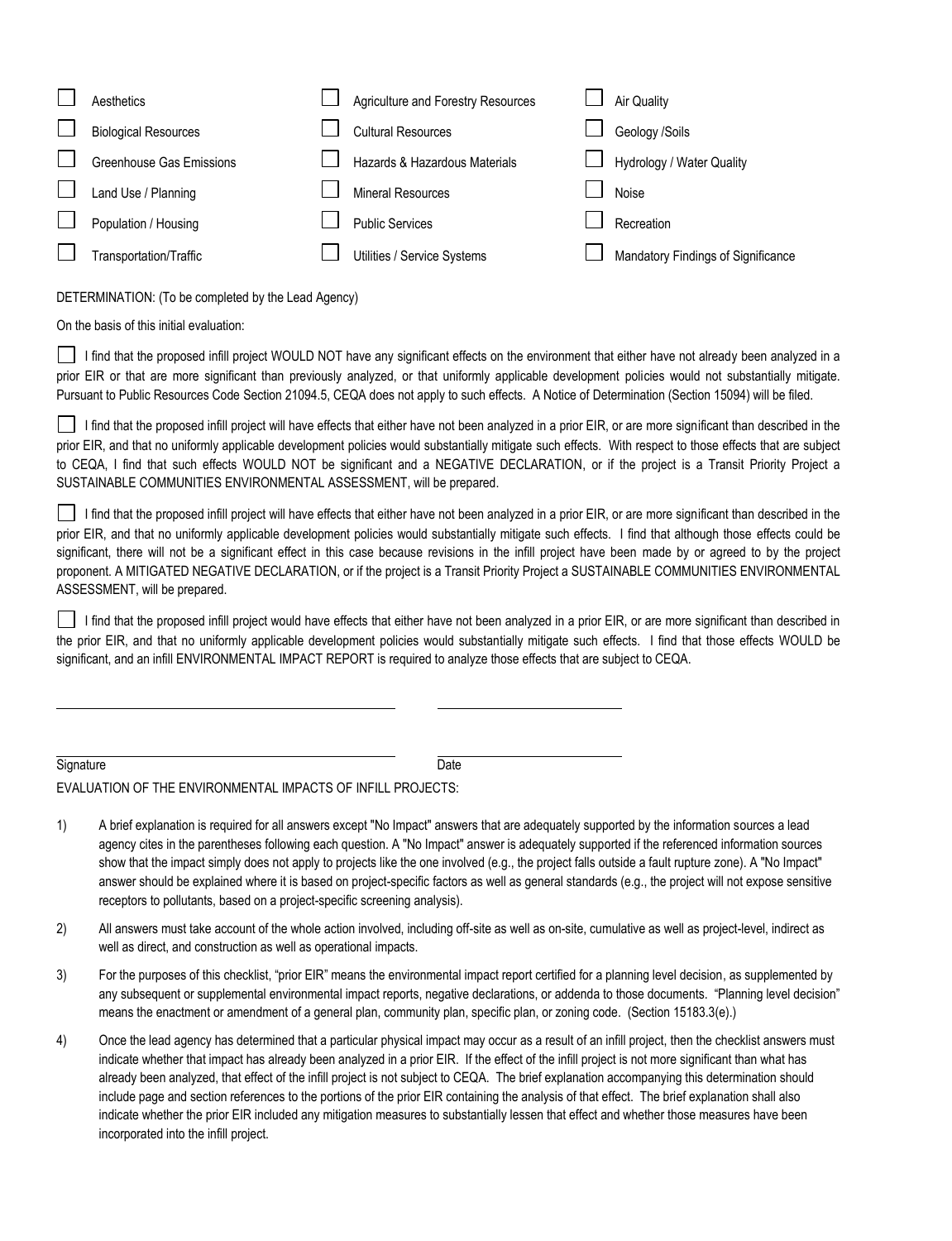- 5) If the infill project would cause a significant adverse effect that either is specific to the project or project site and was not analyzed in a prior EIR, or is more significant than what was analyzed in a prior EIR, the lead agency must determine whether uniformly applicable development policies or standards that have been adopted by the lead agency, or city or county, would substantially mitigate that effect. If so, the checklist shall explain how the infill project's implementation of the uniformly applicable development policies will substantially mitigate that effect. That effect of the infill project is not subject to CEQA if the lead agency makes a finding, based upon substantial evidence, that the development policies or standards will substantially mitigate that effect.
- 6) If all effects of an infill project were either analyzed in a prior EIR or are substantially mitigated by uniformly applicable development policies or standards, CEQA does not apply to the project, and the lead agency shall file a Notice of Determination.
- 7) Effects of an infill project that either have not been analyzed in a prior EIR, or that uniformly applicable development policies or standards do not substantially mitigate, are subject to CEQA. With respect to those effects of the infill project that are subject to CEQA, the checklist shall indicate whether those effects are significant, less than significant with mitigation, or less than significant. If there are one or more " Significant Impact" entries when the determination is made, an infill EIR is required. The infill EIR should be limited to analysis of those effects determined to be significant. (Sections 15128, 15183.3(d).)
- 8) "Less Than Significant With Mitigation Incorporated" applies where the incorporation of mitigation measures will reduce an effect of an infill project that is subject to CEQA from " Significant Impact" to a "Less Than Significant Impact." The lead agency must describe the mitigation measures, and briefly explain how those measures reduce the effect to a less than significant level. If the effects of an infill project that are subject to CEQA are less than significant with mitigation incorporated, the lead agency may prepare a Mitigated Negative Declaration. If all of the effects of the infill project that are subject to CEQA are less than significant, the lead agency may prepare a Negative Declaration.
- 9) This is only a suggested form, and lead agencies are free to use different formats; however, lead agencies should normally address the questions from this checklist that are relevant to an infill project's environmental effects in whatever format is selected.
- 10) The explanation of each issue should identify:
	- a) the significance criteria or threshold, if any, used to evaluate each question; and
	- b) the mitigation measure identified, if any, to reduce the impact to less than significance.

#### SAMPLE QUESTIONS

Issues:

|                                                                                                                                                                   | Significant Impact | Less Than<br>Significant or Less<br>than Significant with<br>Mitigation<br>Incorporated | No Impact | Analyzed in the<br><b>Prior EIR</b> | <b>JUDSTAITTIGIIY</b><br>Mitigated by<br><b>Uniformly</b><br>Applicable<br>Development<br><b>Policies</b> |
|-------------------------------------------------------------------------------------------------------------------------------------------------------------------|--------------------|-----------------------------------------------------------------------------------------|-----------|-------------------------------------|-----------------------------------------------------------------------------------------------------------|
| I. AESTHETICS. Would the project:                                                                                                                                 |                    |                                                                                         |           |                                     |                                                                                                           |
| a) Have a substantial adverse effect on a scenic<br>vista?                                                                                                        |                    |                                                                                         |           |                                     |                                                                                                           |
| b) Substantially damage scenic resources,<br>including, but not limited to, trees, rock<br>outcroppings, and historic buildings within a<br>state scenic highway? |                    |                                                                                         |           |                                     |                                                                                                           |
| c) Substantially degrade the existing visual<br>character or quality of the site and its<br>surroundings?                                                         |                    |                                                                                         |           |                                     |                                                                                                           |
| d) Create a new source of substantial light or<br>glare which would adversely affect day or<br>nighttime views in the area?                                       |                    |                                                                                         |           |                                     |                                                                                                           |
| <b>II. AGRICULTURE AND FORESTRY</b><br>RESOURCES. In determining whether impacts<br>to agricultural resources are significant                                     |                    |                                                                                         |           |                                     |                                                                                                           |

**Substantially**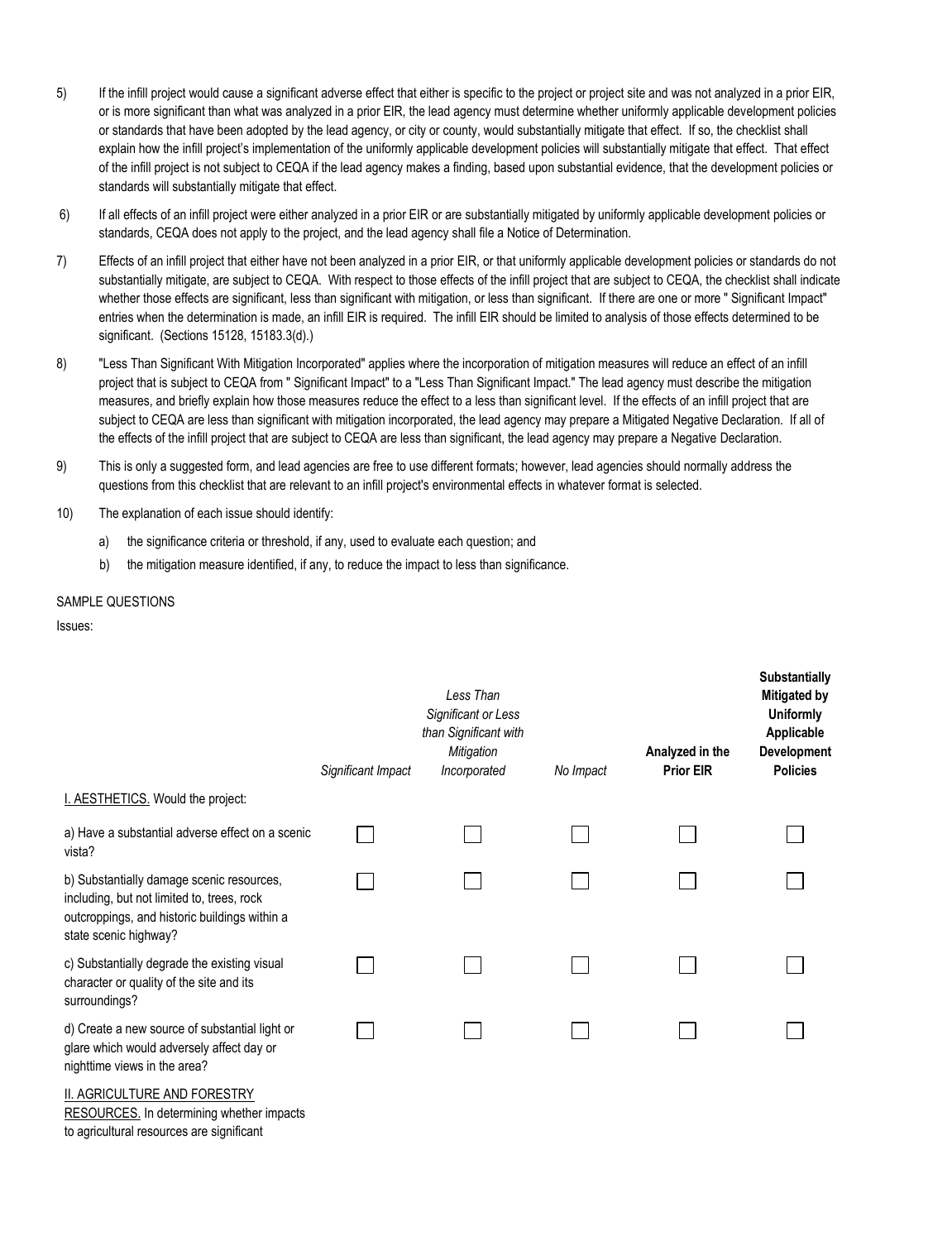*Significant Impact Less Than Significant or Less than Significant with Mitigation Incorporated No Impact*

**Analyzed in the Prior EIR Uniformly Applicable Development Policies**

**Substantially Mitigated by** 

environmental effects, lead agencies may refer to the California Agricultural Land Evaluation and Site Assessment Model (1997) prepared by the California Dept. of Conservation as an optional model to use in assessing impacts on agriculture and farmland. In determining whether impacts to forest resources, including timberland, are significant environmental effects, lead agencies may refer to information compiled by the California Department of Forestry and Fire Protection regarding the state's inventory of forest land, including the Forest and Range Assessment Project and the Forest Legacy Assessment project; and forest carbon measurement methodology provided in Forest Protocols adopted by the California Air Resources Board. Would the project: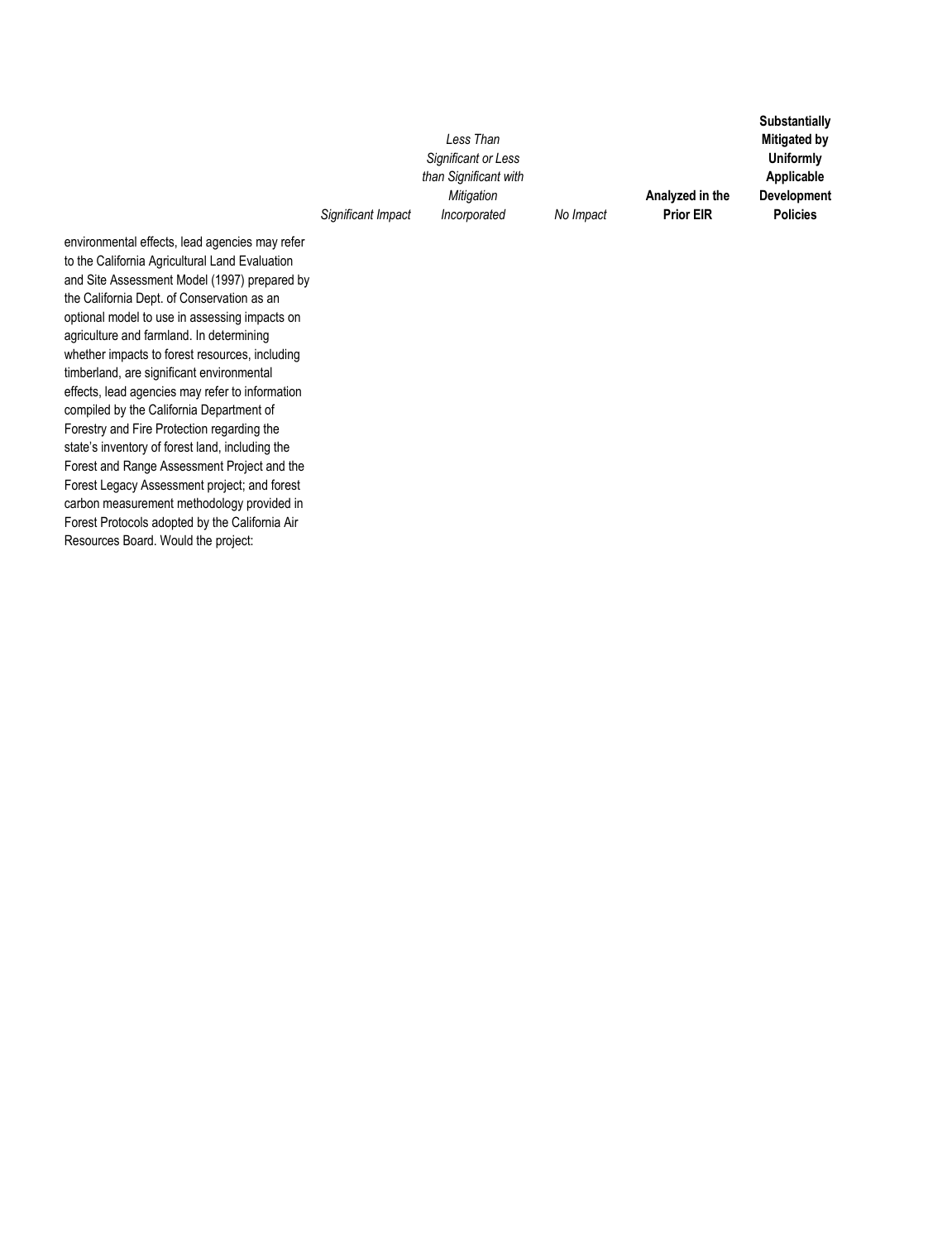|                                                                                                                                                                                                                                                                                                               | Significant Impact | Less Than<br>Significant or Less<br>than Significant with<br><b>Mitigation</b><br>Incorporated | No Impact | Analyzed in the<br><b>Prior EIR</b> | Substantially<br><b>Mitigated by</b><br><b>Uniformly</b><br>Applicable<br>Development<br><b>Policies</b> |
|---------------------------------------------------------------------------------------------------------------------------------------------------------------------------------------------------------------------------------------------------------------------------------------------------------------|--------------------|------------------------------------------------------------------------------------------------|-----------|-------------------------------------|----------------------------------------------------------------------------------------------------------|
| a) Convert Prime Farmland, Unique Farmland,<br>or Farmland of Statewide Importance<br>(Farmland), as shown on the maps prepared<br>pursuant to the Farmland Mapping and<br>Monitoring Program of the California Resources<br>Agency, to non-agricultural use?                                                 |                    |                                                                                                |           |                                     |                                                                                                          |
| b) Conflict with existing zoning for agricultural<br>use, or a Williamson Act contract?                                                                                                                                                                                                                       |                    |                                                                                                |           |                                     |                                                                                                          |
| c) Conflict with existing zoning for, or cause<br>rezoning of, forest land (as defined in Public<br>Resources Code section 12220(g)), timberland<br>(as defined by Public Resources Code section<br>4526), or timberland zoned Timberland<br>Production (as defined by Government Code<br>section 51104(g))?  |                    |                                                                                                |           |                                     |                                                                                                          |
| d) Result in the loss of forest land or conversion<br>of forest land to non-forest use?                                                                                                                                                                                                                       |                    |                                                                                                |           |                                     |                                                                                                          |
| e) Involve other changes in the existing<br>environment which, due to their location or<br>nature, could result in conversion of Farmland,<br>to non-agricultural use or conversion of forest<br>land to non-forest use?                                                                                      |                    |                                                                                                |           |                                     |                                                                                                          |
| III. AIR QUALITY. Where available, the<br>significance criteria established by the<br>applicable air quality management or air<br>pollution control district may be relied upon to<br>make the following determinations. Would the<br>project:                                                                |                    |                                                                                                |           |                                     |                                                                                                          |
| a) Conflict with or obstruct implementation of the<br>applicable air quality plan?                                                                                                                                                                                                                            |                    |                                                                                                |           |                                     |                                                                                                          |
| b) Violate any air quality standard or contribute<br>substantially to an existing or projected air<br>quality violation?                                                                                                                                                                                      |                    |                                                                                                |           |                                     |                                                                                                          |
| c) Result in a cumulatively considerable net<br>increase of any criteria pollutant for which the<br>project region is non-attainment under an<br>applicable federal or state ambient air quality<br>standard (including releasing emissions which<br>exceed quantitative thresholds for ozone<br>precursors)? |                    |                                                                                                |           |                                     |                                                                                                          |
| d) Expose sensitive receptors to substantial<br>pollutant concentrations?                                                                                                                                                                                                                                     |                    |                                                                                                |           |                                     |                                                                                                          |
| e) Create objectionable odors affecting a                                                                                                                                                                                                                                                                     |                    |                                                                                                |           |                                     |                                                                                                          |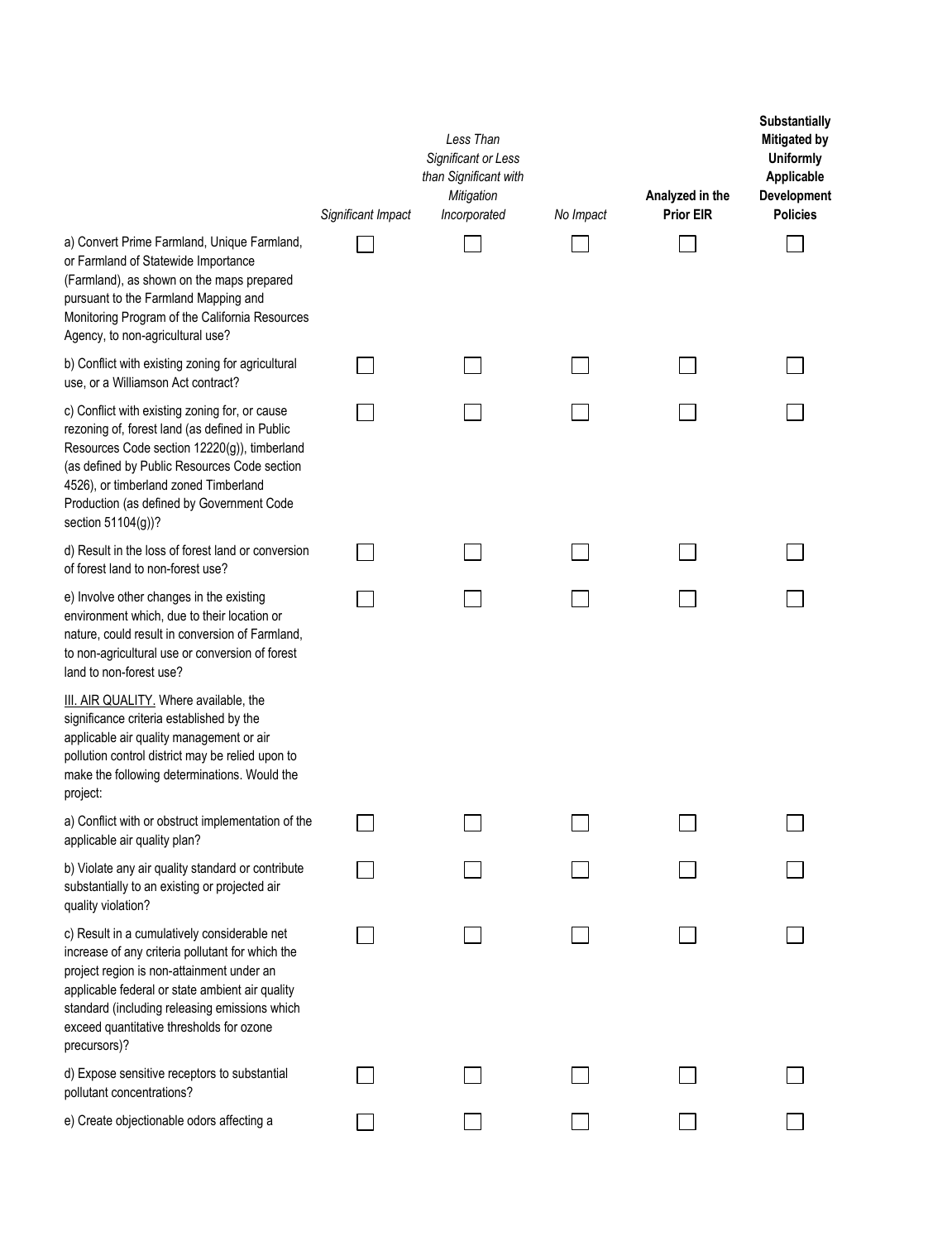|                                                                                                                                                                                                                                                                                                                                           | Significant Impact | Less Than<br>Significant or Less<br>than Significant with<br>Mitigation<br>Incorporated | No Impact | Analyzed in the<br><b>Prior EIR</b> | <b>Substantially</b><br><b>Mitigated by</b><br><b>Uniformly</b><br>Applicable<br>Development<br><b>Policies</b> |
|-------------------------------------------------------------------------------------------------------------------------------------------------------------------------------------------------------------------------------------------------------------------------------------------------------------------------------------------|--------------------|-----------------------------------------------------------------------------------------|-----------|-------------------------------------|-----------------------------------------------------------------------------------------------------------------|
| substantial number of people?                                                                                                                                                                                                                                                                                                             |                    |                                                                                         |           |                                     |                                                                                                                 |
| IV. BIOLOGICAL RESOURCES:<br>Would the project:                                                                                                                                                                                                                                                                                           |                    |                                                                                         |           |                                     |                                                                                                                 |
| a) Have a substantial adverse effect, either<br>directly or through habitat modifications, on any<br>species identified as a candidate, sensitive, or<br>special status species in local or regional plans,<br>policies, or regulations, or by the California<br>Department of Fish and Game or U.S. Fish and<br><b>Wildlife Service?</b> |                    |                                                                                         |           |                                     |                                                                                                                 |
| b) Have a substantial adverse effect on any<br>riparian habitat or other sensitive natural<br>community identified in local or regional plans,<br>policies, regulations or by the California<br>Department of Fish and Game or US Fish and<br>Wildlife Service?                                                                           |                    |                                                                                         |           |                                     |                                                                                                                 |
| c) Have a substantial adverse effect on federally<br>protected wetlands as defined by Section 404 of<br>the Clean Water Act (including, but not limited<br>to, marsh, vernal pool, coastal, etc.) through<br>direct removal, filling, hydrological interruption,<br>or other means?                                                       |                    |                                                                                         |           |                                     |                                                                                                                 |
| d) Interfere substantially with the movement of<br>any native resident or migratory fish or wildlife<br>species or with established native resident or<br>migratory wildlife corridors, or impede the use of<br>native wildlife nursery sites?                                                                                            |                    |                                                                                         |           |                                     |                                                                                                                 |
| e) Conflict with any local policies or ordinances<br>protecting biological resources, such as a tree<br>preservation policy or ordinance?                                                                                                                                                                                                 |                    |                                                                                         |           |                                     |                                                                                                                 |
| f) Conflict with the provisions of an adopted<br>Habitat Conservation Plan, Natural Community<br>Conservation Plan, or other approved local,<br>regional, or state habitat conservation plan?                                                                                                                                             |                    |                                                                                         |           |                                     |                                                                                                                 |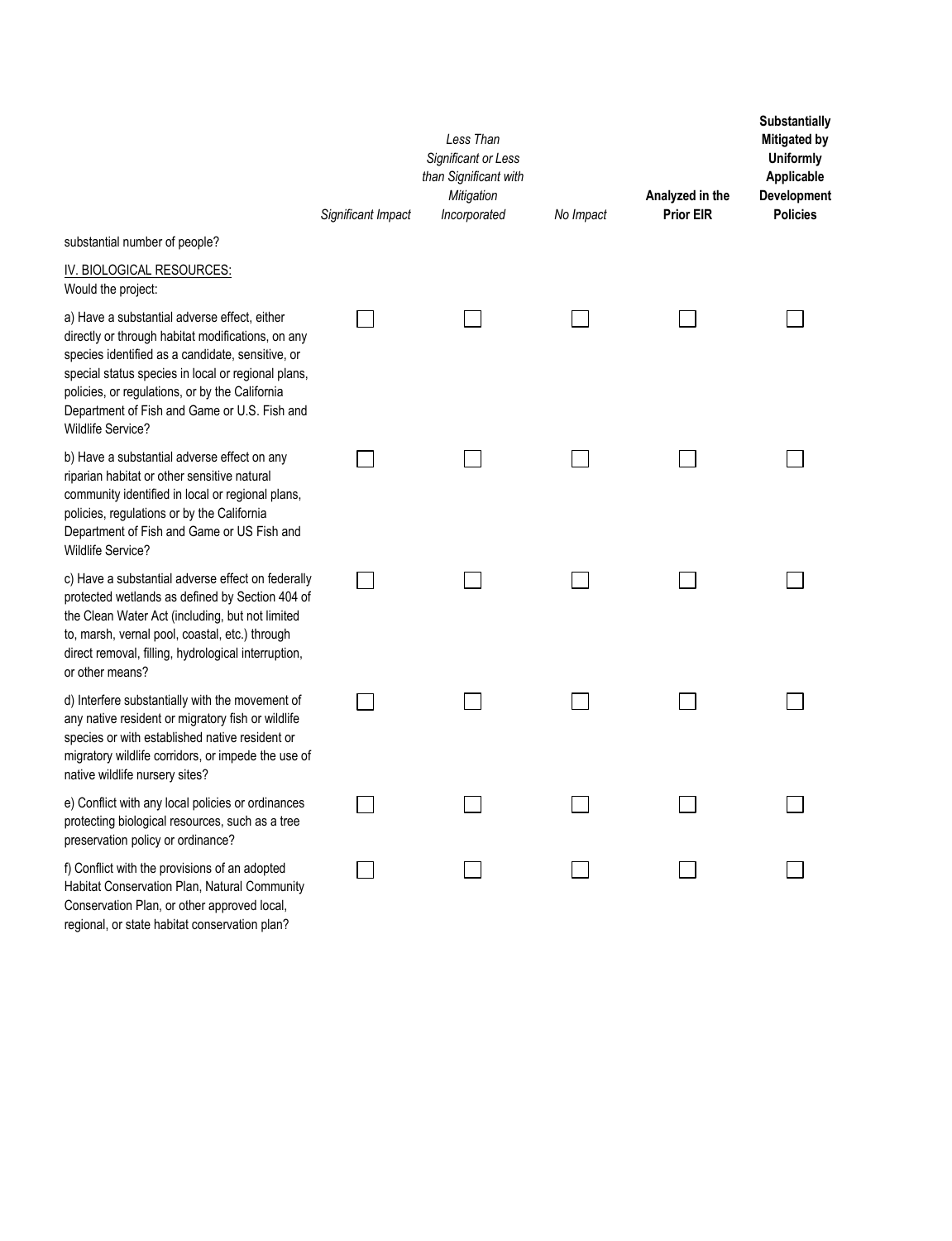|                                                                                                                                                                                                                                                                                                          | Significant Impact | Less Than<br>Significant or Less<br>than Significant with<br>Mitigation<br>Incorporated | No Impact | Analyzed in the<br><b>Prior EIR</b> | Substantially<br><b>Mitigated by</b><br><b>Uniformly</b><br>Applicable<br>Development<br><b>Policies</b> |
|----------------------------------------------------------------------------------------------------------------------------------------------------------------------------------------------------------------------------------------------------------------------------------------------------------|--------------------|-----------------------------------------------------------------------------------------|-----------|-------------------------------------|----------------------------------------------------------------------------------------------------------|
| V. CULTURAL RESOURCES. Would the<br>project:                                                                                                                                                                                                                                                             |                    |                                                                                         |           |                                     |                                                                                                          |
| a) Cause a substantial adverse change in the<br>significance of a historical resource as defined<br>in § 15064.5?                                                                                                                                                                                        |                    |                                                                                         |           |                                     |                                                                                                          |
| b) Cause a substantial adverse change in the<br>significance of an archaeological resource<br>pursuant to § 15064.5?                                                                                                                                                                                     |                    |                                                                                         |           |                                     |                                                                                                          |
| c) Directly or indirectly destroy a unique<br>paleontological resource or site or unique<br>geologic feature?                                                                                                                                                                                            |                    |                                                                                         |           |                                     |                                                                                                          |
| d) Disturb any human remains, including those<br>interred outside of formal cemeteries?                                                                                                                                                                                                                  |                    |                                                                                         |           |                                     |                                                                                                          |
| VI. GEOLOGY AND SOILS. Would the project:                                                                                                                                                                                                                                                                |                    |                                                                                         |           |                                     |                                                                                                          |
| a) Expose people or structures to potential<br>substantial adverse effects, including the risk of<br>loss, injury, or death involving:                                                                                                                                                                   |                    |                                                                                         |           |                                     |                                                                                                          |
| i) Rupture of a known earthquake fault, as<br>delineated on the most recent Alquist-Priolo<br>Earthquake Fault Zoning Map issued by the<br>State Geologist for the area or based on other<br>substantial evidence of a known fault? Refer to<br>Division of Mines and Geology Special<br>Publication 42. |                    |                                                                                         |           |                                     |                                                                                                          |
| ii) Strong seismic ground shaking?                                                                                                                                                                                                                                                                       |                    |                                                                                         |           |                                     |                                                                                                          |
| iii) Seismic-related ground failure, including<br>liquefaction?                                                                                                                                                                                                                                          |                    |                                                                                         |           |                                     |                                                                                                          |
| iv) Landslides?                                                                                                                                                                                                                                                                                          |                    |                                                                                         |           |                                     |                                                                                                          |
| b) Result in substantial soil erosion or the loss<br>of topsoil?                                                                                                                                                                                                                                         |                    |                                                                                         |           |                                     |                                                                                                          |
| c) Be located on a geologic unit or soil that is<br>unstable, or that would become unstable as a<br>result of the project, and potentially result in on-                                                                                                                                                 |                    |                                                                                         |           |                                     |                                                                                                          |

or off-site landslide, lateral spreading, subsidence, liquefaction or collapse?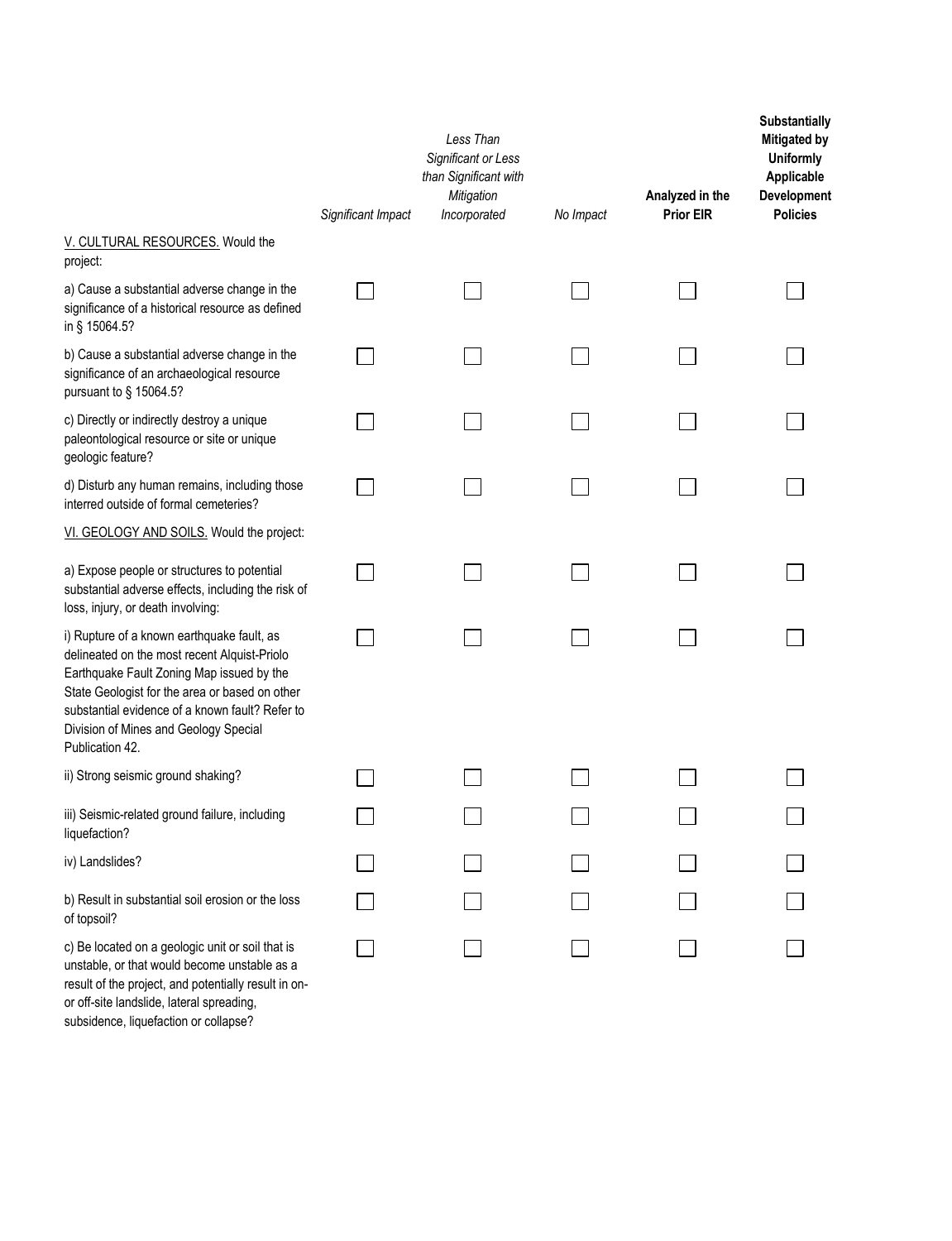|                                                                                                                                                                                                                                            | Significant Impact | Less Than<br>Significant or Less<br>than Significant with<br>Mitigation<br>Incorporated | No Impact | Analyzed in the<br><b>Prior EIR</b> | <b>Substantially</b><br><b>Mitigated by</b><br><b>Uniformly</b><br>Applicable<br>Development<br><b>Policies</b> |
|--------------------------------------------------------------------------------------------------------------------------------------------------------------------------------------------------------------------------------------------|--------------------|-----------------------------------------------------------------------------------------|-----------|-------------------------------------|-----------------------------------------------------------------------------------------------------------------|
| d) Be located on expansive soil, as defined in<br>Table 18-1-B of the Uniform Building Code<br>(1994), creating substantial risks to life or<br>property?                                                                                  |                    |                                                                                         |           |                                     |                                                                                                                 |
| e) Have soils incapable of adequately<br>supporting the use of septic tanks or alternative<br>waste water disposal systems where sewers are<br>not available for the disposal of waste water?                                              |                    |                                                                                         |           |                                     |                                                                                                                 |
| VII. GREENHOUSE GAS EMISSIONS. Would<br>the project:                                                                                                                                                                                       |                    |                                                                                         |           |                                     |                                                                                                                 |
| a) Generate greenhouse gas emissions, either<br>directly or indirectly, that may have a significant<br>impact on the environment?                                                                                                          |                    |                                                                                         |           |                                     |                                                                                                                 |
| b) Conflict with an applicable plan, policy or<br>regulation adopted for the purpose of reducing<br>the emissions of greenhouse gases?                                                                                                     |                    |                                                                                         |           |                                     |                                                                                                                 |
| VIII. HAZARDS AND HAZARDOUS<br>MATERIALS. Would the project:                                                                                                                                                                               |                    |                                                                                         |           |                                     |                                                                                                                 |
| a) Create a significant hazard to the public or<br>the environment through the routine transport,<br>use, or disposal of hazardous materials?                                                                                              |                    |                                                                                         |           |                                     |                                                                                                                 |
| b) Create a significant hazard to the public or<br>the environment through reasonably<br>foreseeable upset and accident conditions<br>involving the release of hazardous materials<br>into the environment?                                |                    |                                                                                         |           |                                     |                                                                                                                 |
| c) Emit hazardous emissions or handle<br>hazardous or acutely hazardous materials,<br>substances, or waste within one-quarter mile of<br>an existing or proposed school?                                                                   |                    |                                                                                         |           |                                     |                                                                                                                 |
| d) Be located on a site which is included on a<br>list of hazardous materials sites compiled<br>pursuant to Government Code Section 65962.5<br>and, as a result, would it create a significant<br>hazard to the public or the environment? |                    |                                                                                         |           |                                     |                                                                                                                 |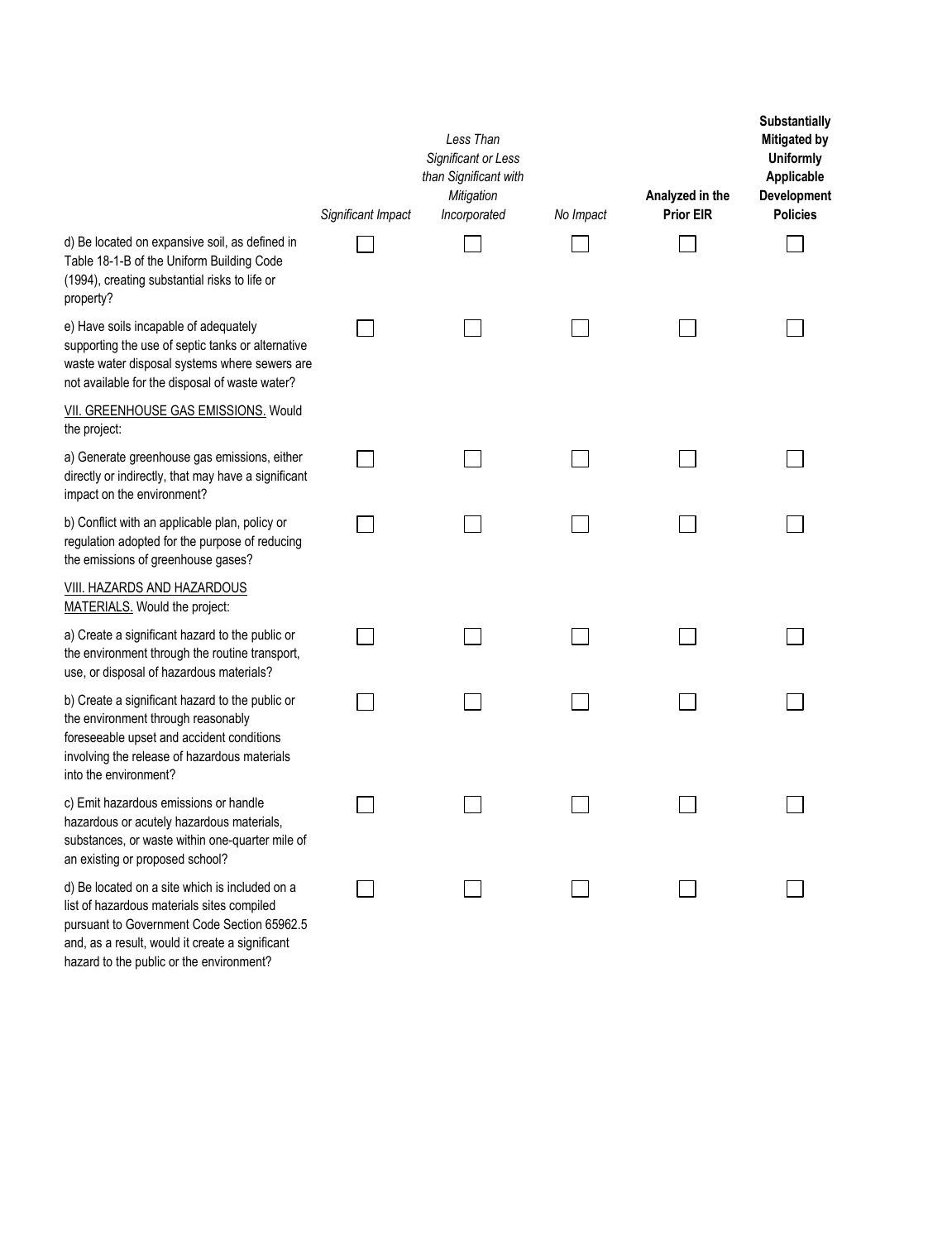|                                                                                                                                                           | Significant Impact | Less Than<br>Significant or Less<br>than Significant with<br>Mitigation<br>Incorporated | No Impact | Analyzed in the<br><b>Prior EIR</b> | <b>Substantially</b><br>Mitigated by<br><b>Uniformly</b><br>Applicable<br>Development<br><b>Policies</b> |
|-----------------------------------------------------------------------------------------------------------------------------------------------------------|--------------------|-----------------------------------------------------------------------------------------|-----------|-------------------------------------|----------------------------------------------------------------------------------------------------------|
| an airport land<br>n has not been<br>public airport or<br>project result in a<br>ling or working in                                                       |                    |                                                                                         |           |                                     |                                                                                                          |
| ity of a private<br>ult in a safety<br>working in the                                                                                                     |                    |                                                                                         |           |                                     |                                                                                                          |
| r physically<br>ergency response<br>n plan?                                                                                                               |                    |                                                                                         |           |                                     |                                                                                                          |
| s to a significant<br>olving wildland<br>ds are adjacent to<br>idences are                                                                                |                    |                                                                                         |           |                                     |                                                                                                          |
| ER QUALITY.                                                                                                                                               |                    |                                                                                         |           |                                     |                                                                                                          |
| andards or waste                                                                                                                                          |                    |                                                                                         |           |                                     |                                                                                                          |
| dwater supplies or<br>oundwater<br>ld be a net deficit<br>g of the local<br>the production<br>lls would drop to a<br>existing land uses<br>mits have been |                    |                                                                                         |           |                                     |                                                                                                          |
| ing drainage<br>luding through the<br>tream or river, in a<br>substantial                                                                                 |                    |                                                                                         |           |                                     |                                                                                                          |

e) For a project located within use plan or, where such a plan adopted, within two miles of a public use airport, would the p safety hazard for people resid the project area?

f) For a project within the vicin airstrip, would the project result hazard for people residing or project area?

g) Impair implementation of or interfere with an adopted eme plan or emergency evacuation

h) Expose people or structure risk of loss, injury or death inv fires, including where wildland urbanized areas or where resi intermixed with wildlands?

IX. HYDROLOGY AND WATE Would the project:

a) Violate any water quality sta discharge requirements?

b) Substantially deplete groun interfere substantially with gro recharge such that there woul in aquifer volume or a lowering groundwater table level (e.g., rate of pre-existing nearby we level which would not support or planned uses for which per granted)?

c) Substantially alter the existi pattern of the site or area, incl alteration of the course of a str manner which would result in erosion or siltation on- or off-site?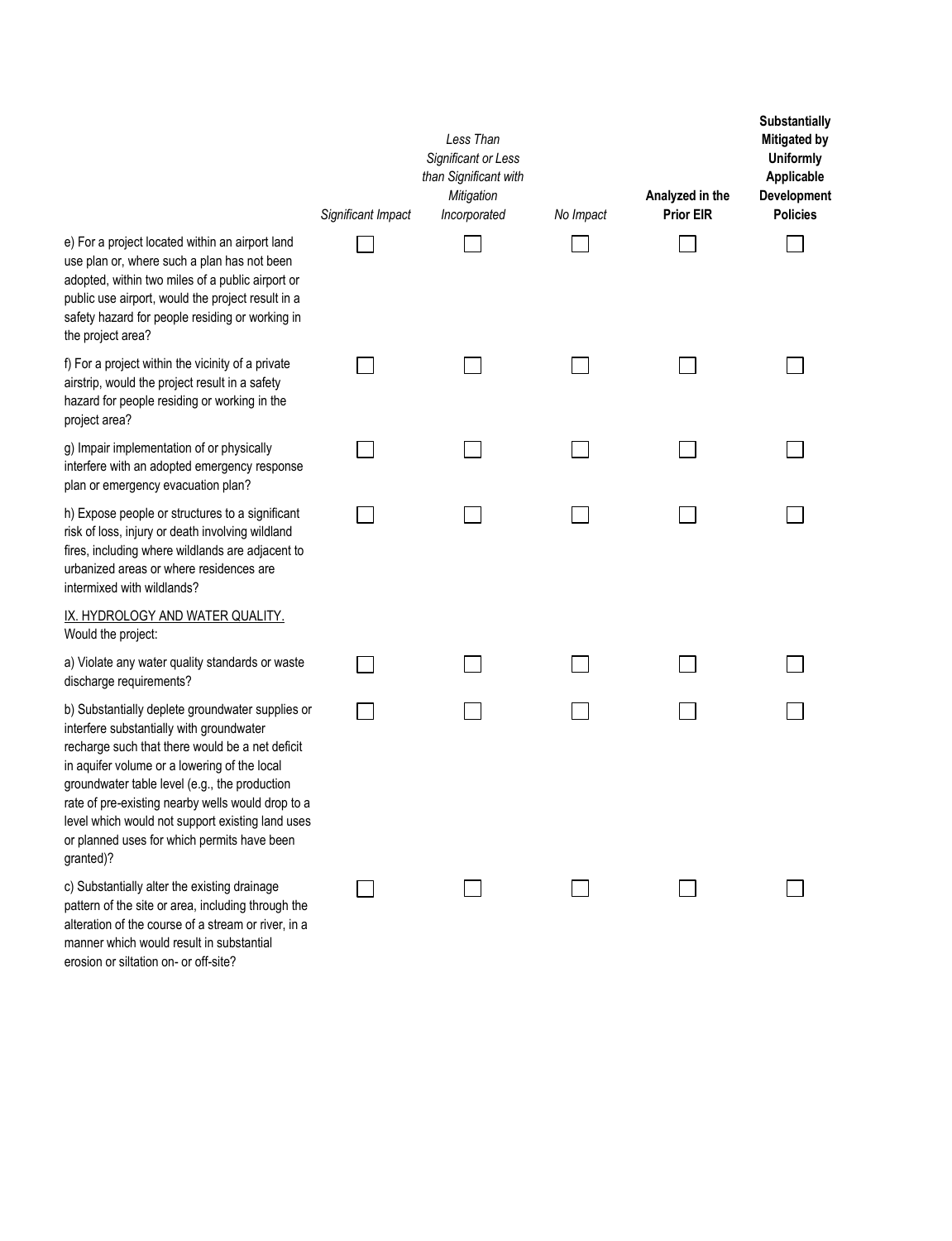|                                                                                                                                                                                                                                                                                                      | Significant Impact | Less Than<br>Significant or Less<br>than Significant with<br>Mitigation<br>Incorporated | No Impact | Analyzed in the<br><b>Prior EIR</b> | Substantially<br><b>Mitigated by</b><br><b>Uniformly</b><br>Applicable<br>Development<br><b>Policies</b> |
|------------------------------------------------------------------------------------------------------------------------------------------------------------------------------------------------------------------------------------------------------------------------------------------------------|--------------------|-----------------------------------------------------------------------------------------|-----------|-------------------------------------|----------------------------------------------------------------------------------------------------------|
| d) Substantially alter the existing drainage<br>pattern of the site or area, including through the<br>alteration of the course of a stream or river, or<br>substantially increase the rate or amount of<br>surface runoff in a manner which would result in<br>flooding on- or off-site?             |                    |                                                                                         |           |                                     |                                                                                                          |
| e) Create or contribute runoff water which would<br>exceed the capacity of existing or planned<br>stormwater drainage systems or provide<br>substantial additional sources of polluted<br>runoff?                                                                                                    |                    |                                                                                         |           |                                     |                                                                                                          |
| f) Otherwise substantially degrade water<br>quality?                                                                                                                                                                                                                                                 |                    |                                                                                         |           |                                     |                                                                                                          |
| g) Place housing within a 100-year flood hazard<br>area as mapped on a federal Flood Hazard<br>Boundary or Flood Insurance Rate Map or other<br>flood hazard delineation map?                                                                                                                        |                    |                                                                                         |           |                                     |                                                                                                          |
| h) Place within a 100-year flood hazard area<br>structures which would impede or redirect flood<br>flows?                                                                                                                                                                                            |                    |                                                                                         |           |                                     |                                                                                                          |
| i) Expose people or structures to a significant<br>risk of loss, injury or death involving flooding,<br>including flooding as a result of the failure of a<br>levee or dam?                                                                                                                          |                    |                                                                                         |           |                                     |                                                                                                          |
| j) Inundation by seiche, tsunami, or mudflow?                                                                                                                                                                                                                                                        |                    |                                                                                         |           |                                     |                                                                                                          |
| X. LAND USE AND PLANNING. Would the<br>project:                                                                                                                                                                                                                                                      |                    |                                                                                         |           |                                     |                                                                                                          |
| a) Physically divide an established community?                                                                                                                                                                                                                                                       |                    |                                                                                         |           |                                     |                                                                                                          |
| b) Conflict with any applicable land use plan,<br>policy, or regulation of an agency with<br>jurisdiction over the project (including, but not<br>limited to the general plan, specific plan, local<br>coastal program, or zoning ordinance) adopted<br>for the purpose of avoiding or mitigating an |                    |                                                                                         |           |                                     |                                                                                                          |

environmental effect?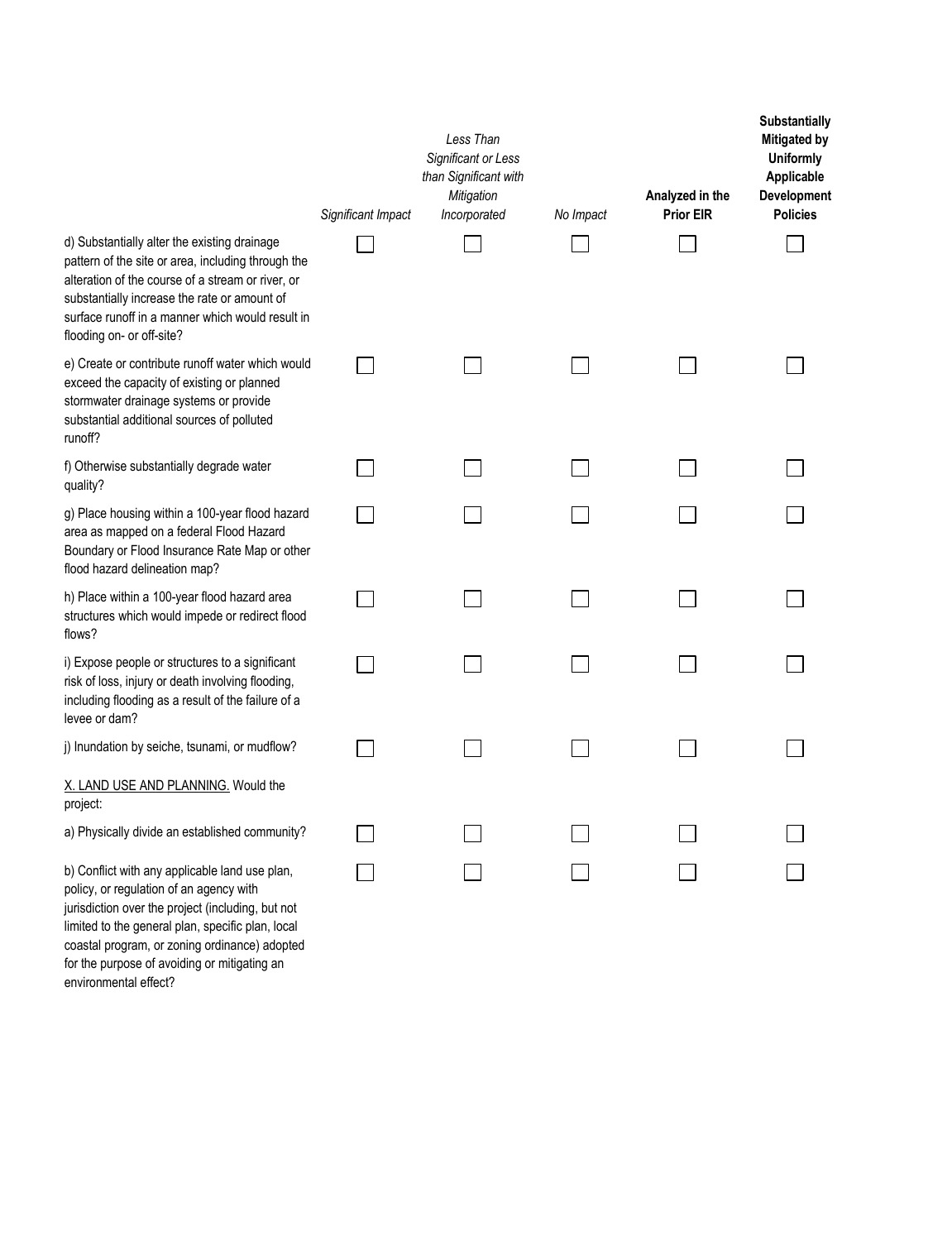|                                                                                                                                                                                                                                                                                    | Significant Impact | Less Than<br>Significant or Less<br>than Significant with<br>Mitigation<br>Incorporated | No Impact | Analyzed in the<br><b>Prior EIR</b> | <b>Substantially</b><br><b>Mitigated by</b><br><b>Uniformly</b><br>Applicable<br>Development<br><b>Policies</b> |
|------------------------------------------------------------------------------------------------------------------------------------------------------------------------------------------------------------------------------------------------------------------------------------|--------------------|-----------------------------------------------------------------------------------------|-----------|-------------------------------------|-----------------------------------------------------------------------------------------------------------------|
| c) Conflict with any applicable habitat<br>conservation plan or natural community<br>conservation plan?                                                                                                                                                                            |                    |                                                                                         |           |                                     |                                                                                                                 |
| XI. MINERAL RESOURCES. Would the project:                                                                                                                                                                                                                                          |                    |                                                                                         |           |                                     |                                                                                                                 |
| a) Result in the loss of availability of a known<br>mineral resource that would be of value to the<br>region and the residents of the state?                                                                                                                                       |                    |                                                                                         |           |                                     |                                                                                                                 |
| b) Result in the loss of availability of a locally-<br>important mineral resource recovery site<br>delineated on a local general plan, specific plan<br>or other land use plan?                                                                                                    |                    |                                                                                         |           |                                     |                                                                                                                 |
| XII. NOISE -- Would the project result in:                                                                                                                                                                                                                                         |                    |                                                                                         |           |                                     |                                                                                                                 |
| a) Exposure of persons to or generation of<br>noise levels in excess of standards established<br>in the local general plan or noise ordinance, or<br>applicable standards of other agencies?                                                                                       |                    |                                                                                         |           |                                     |                                                                                                                 |
| b) Exposure of persons to or generation of<br>excessive groundborne vibration or<br>groundborne noise levels?                                                                                                                                                                      |                    |                                                                                         |           |                                     |                                                                                                                 |
| c) A substantial permanent increase in ambient<br>noise levels in the project vicinity above levels<br>existing without the project?                                                                                                                                               |                    |                                                                                         |           |                                     |                                                                                                                 |
| d) A substantial temporary or periodic increase<br>in ambient noise levels in the project vicinity<br>above levels existing without the project?                                                                                                                                   |                    |                                                                                         |           |                                     |                                                                                                                 |
| e) For a project located within an airport land<br>use plan or, where such a plan has not been<br>adopted, within two miles of a public airport or<br>public use airport, would the project expose<br>people residing or working in the project area to<br>excessive noise levels? |                    |                                                                                         |           |                                     |                                                                                                                 |
| f) For a project within the vicinity of a private<br>airstrip, would the project expose people<br>residing or working in the project area to<br>excessive noise levels?                                                                                                            |                    |                                                                                         |           |                                     |                                                                                                                 |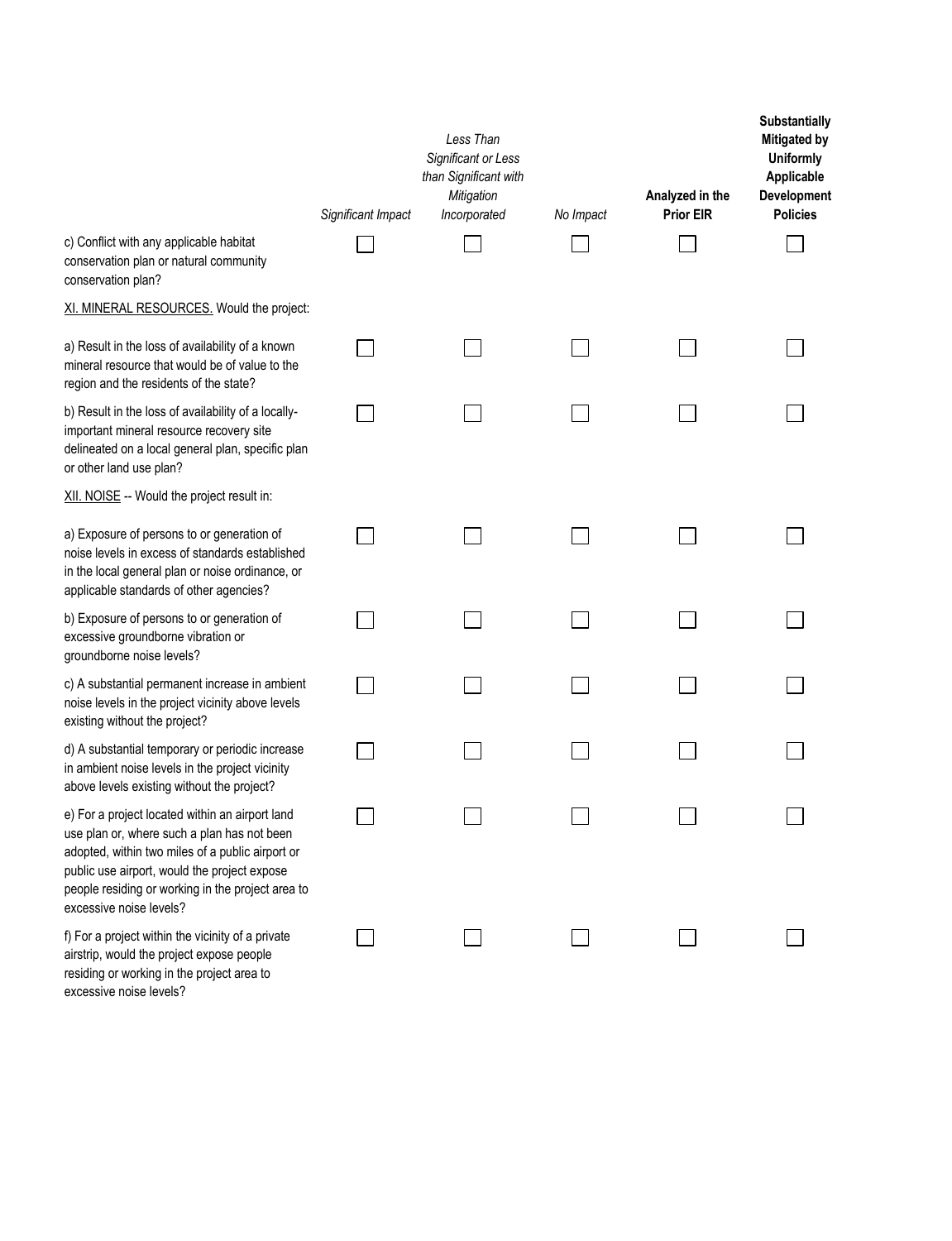|                                                                                                                                                                                                                                                                                                                                                                                                                                                        | Significant Impact | Less Than<br>Significant or Less<br>than Significant with<br>Mitigation<br>Incorporated | No Impact | Analyzed in the<br><b>Prior EIR</b> | Substantially<br>Mitigated by<br><b>Uniformly</b><br>Applicable<br>Development<br><b>Policies</b> |
|--------------------------------------------------------------------------------------------------------------------------------------------------------------------------------------------------------------------------------------------------------------------------------------------------------------------------------------------------------------------------------------------------------------------------------------------------------|--------------------|-----------------------------------------------------------------------------------------|-----------|-------------------------------------|---------------------------------------------------------------------------------------------------|
| XIII. POPULATION AND HOUSING. Would the<br>project:                                                                                                                                                                                                                                                                                                                                                                                                    |                    |                                                                                         |           |                                     |                                                                                                   |
| a) Induce substantial population growth in an<br>area, either directly (for example, by proposing<br>new homes and businesses) or indirectly (for<br>example, through extension of roads or other<br>infrastructure)?                                                                                                                                                                                                                                  |                    |                                                                                         |           |                                     |                                                                                                   |
| b) Displace substantial numbers of existing<br>housing, necessitating the construction of<br>replacement housing elsewhere?                                                                                                                                                                                                                                                                                                                            |                    |                                                                                         |           |                                     |                                                                                                   |
| c) Displace substantial numbers of people,<br>necessitating the construction of replacement<br>housing elsewhere?                                                                                                                                                                                                                                                                                                                                      |                    |                                                                                         |           |                                     |                                                                                                   |
| XIV. PUBLIC SERVICES.                                                                                                                                                                                                                                                                                                                                                                                                                                  |                    |                                                                                         |           |                                     |                                                                                                   |
| a) Would the project result in substantial<br>adverse physical impacts associated with the<br>provision of new or physically altered<br>governmental facilities, need for new or<br>physically altered governmental facilities, the<br>construction of which could cause significant<br>environmental impacts, in order to maintain<br>acceptable service ratios, response times or<br>other performance objectives for any of the<br>public services: |                    |                                                                                         |           |                                     |                                                                                                   |
| Fire protection?                                                                                                                                                                                                                                                                                                                                                                                                                                       |                    |                                                                                         |           |                                     |                                                                                                   |
| Police protection?                                                                                                                                                                                                                                                                                                                                                                                                                                     |                    |                                                                                         |           |                                     |                                                                                                   |
| Schools?                                                                                                                                                                                                                                                                                                                                                                                                                                               |                    |                                                                                         |           |                                     |                                                                                                   |
| Parks?                                                                                                                                                                                                                                                                                                                                                                                                                                                 |                    |                                                                                         |           |                                     |                                                                                                   |
| Other public facilities?                                                                                                                                                                                                                                                                                                                                                                                                                               |                    |                                                                                         |           |                                     |                                                                                                   |
| XV. RECREATION.                                                                                                                                                                                                                                                                                                                                                                                                                                        |                    |                                                                                         |           |                                     |                                                                                                   |
| a) Would the project increase the use of existing<br>neighborhood and regional parks or other<br>recreational facilities such that substantial                                                                                                                                                                                                                                                                                                         |                    |                                                                                         |           |                                     |                                                                                                   |

physical deterioration of the facility would occur or be accelerated?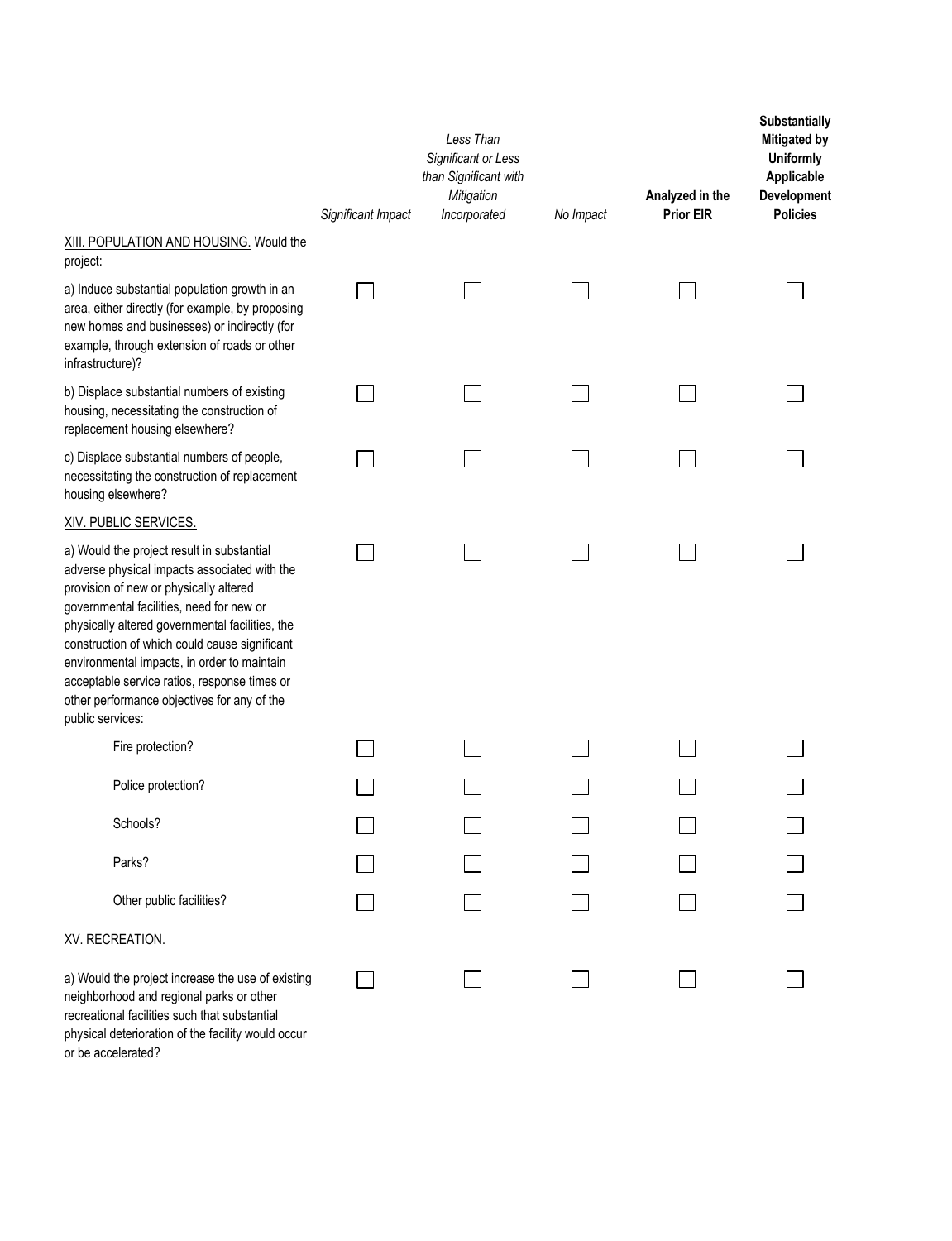|                                                                                                                                                                                                                                                                                                                                                                                                                                                       | Significant Impact | Less Than<br>Significant or Less<br>than Significant with<br>Mitigation<br>Incorporated | No Impact | Analyzed in the<br><b>Prior EIR</b> | Substantially<br><b>Mitigated by</b><br><b>Uniformly</b><br>Applicable<br>Development<br><b>Policies</b> |
|-------------------------------------------------------------------------------------------------------------------------------------------------------------------------------------------------------------------------------------------------------------------------------------------------------------------------------------------------------------------------------------------------------------------------------------------------------|--------------------|-----------------------------------------------------------------------------------------|-----------|-------------------------------------|----------------------------------------------------------------------------------------------------------|
| b) Does the project include recreational facilities<br>or require the construction or expansion of<br>recreational facilities which might have an<br>adverse physical effect on the environment?                                                                                                                                                                                                                                                      |                    |                                                                                         |           |                                     |                                                                                                          |
| XVI. TRANSPORTATION/TRAFFIC. Would the<br>project:                                                                                                                                                                                                                                                                                                                                                                                                    |                    |                                                                                         |           |                                     |                                                                                                          |
| a) Conflict with an applicable plan, ordinance or<br>policy establishing measures of effectiveness<br>for the performance of the circulation system,<br>taking into account all modes of transportation<br>including mass transit and non-motorized travel<br>and relevant components of the circulation<br>system, including but not limited to<br>intersections, streets, highways and freeways,<br>pedestrian and bicycle paths, and mass transit? |                    |                                                                                         |           |                                     |                                                                                                          |
| b) Conflict with an applicable congestion<br>management program, including, but not limited<br>to level of service standards and travel demand<br>measures, or other standards established by<br>the county congestion management agency for<br>designated roads or highways?                                                                                                                                                                         |                    |                                                                                         |           |                                     |                                                                                                          |
| c) Result in a change in air traffic patterns,<br>including either an increase in traffic levels or a<br>change in location that results in substantial<br>safety risks?                                                                                                                                                                                                                                                                              |                    |                                                                                         |           |                                     |                                                                                                          |
| d) Substantially increase hazards due to a<br>design feature (e.g., sharp curves or dangerous<br>intersections) or incompatible uses (e.g., farm<br>equipment)?                                                                                                                                                                                                                                                                                       |                    |                                                                                         |           |                                     |                                                                                                          |
| e) Result in inadequate emergency access?                                                                                                                                                                                                                                                                                                                                                                                                             |                    |                                                                                         |           |                                     |                                                                                                          |
| f) Conflict with adopted policies, plans, or<br>programs regarding public transit, bicycle, or<br>pedestrian facilities, or otherwise decrease the<br>performance or safety of such facilities?                                                                                                                                                                                                                                                       |                    |                                                                                         |           |                                     |                                                                                                          |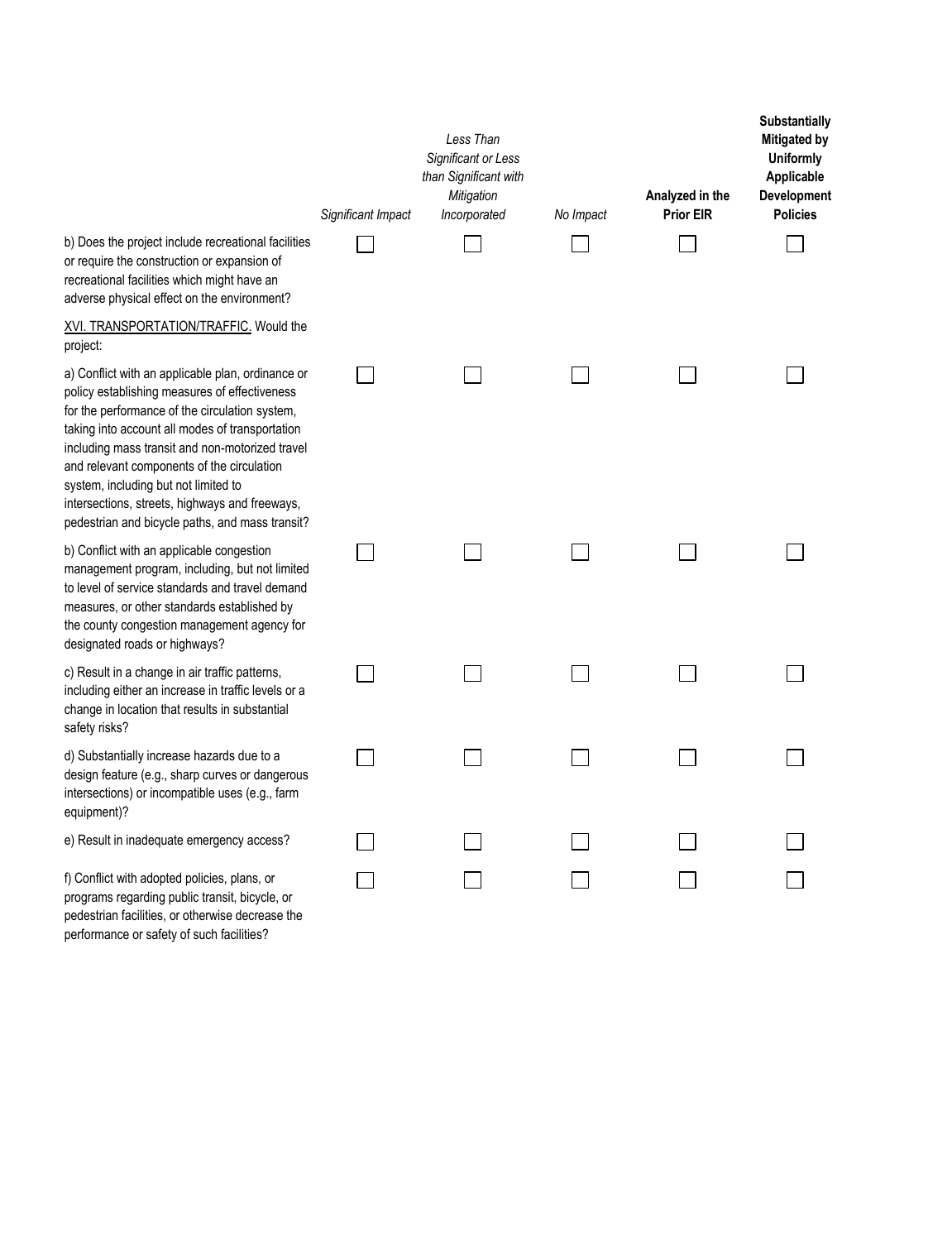|                                                                                                                                                                                                                                                                                                                                                                                                                                                                                     | Significant Impact | Less Than<br>Significant or Less<br>than Significant with<br>Mitigation<br>Incorporated | No Impact | Analyzed in the<br><b>Prior EIR</b> | Substantially<br><b>Mitigated by</b><br><b>Uniformly</b><br>Applicable<br>Development<br><b>Policies</b> |
|-------------------------------------------------------------------------------------------------------------------------------------------------------------------------------------------------------------------------------------------------------------------------------------------------------------------------------------------------------------------------------------------------------------------------------------------------------------------------------------|--------------------|-----------------------------------------------------------------------------------------|-----------|-------------------------------------|----------------------------------------------------------------------------------------------------------|
| <b>XVII. UTILITIES AND SERVICE SYSTEMS.</b><br>Would the project:                                                                                                                                                                                                                                                                                                                                                                                                                   |                    |                                                                                         |           |                                     |                                                                                                          |
| a) Exceed wastewater treatment requirements<br>of the applicable Regional Water Quality Control<br>Board?                                                                                                                                                                                                                                                                                                                                                                           |                    |                                                                                         |           |                                     |                                                                                                          |
| b) Require or result in the construction of new<br>water or wastewater treatment facilities or<br>expansion of existing facilities, the construction<br>of which could cause significant environmental<br>effects?                                                                                                                                                                                                                                                                  |                    |                                                                                         |           |                                     |                                                                                                          |
| c) Require or result in the construction of new<br>storm water drainage facilities or expansion of<br>existing facilities, the construction of which<br>could cause significant environmental effects?                                                                                                                                                                                                                                                                              |                    |                                                                                         |           |                                     |                                                                                                          |
| d) Have sufficient water supplies available to<br>serve the project from existing entitlements and<br>resources, or are new or expanded entitlements<br>needed?                                                                                                                                                                                                                                                                                                                     |                    |                                                                                         |           |                                     |                                                                                                          |
| e) Result in a determination by the wastewater<br>treatment provider which serves or may serve<br>the project that it has adequate capacity to<br>serve the project's projected demand in addition<br>to the provider's existing commitments?                                                                                                                                                                                                                                       |                    |                                                                                         |           |                                     |                                                                                                          |
| f) Be served by a landfill with sufficient permitted<br>capacity to accommodate the project's solid<br>waste disposal needs?                                                                                                                                                                                                                                                                                                                                                        |                    |                                                                                         |           |                                     |                                                                                                          |
| g) Comply with federal, state, and local statutes<br>and regulations related to solid waste?                                                                                                                                                                                                                                                                                                                                                                                        |                    |                                                                                         |           |                                     |                                                                                                          |
| XVIII. MANDATORY FINDINGS OF<br>SIGNIFICANCE.                                                                                                                                                                                                                                                                                                                                                                                                                                       |                    |                                                                                         |           |                                     |                                                                                                          |
| a) Does the project have the potential to<br>degrade the quality of the environment,<br>substantially reduce the habitat of a fish or<br>wildlife species, cause a fish or wildlife<br>population to drop below self-sustaining levels,<br>threaten to eliminate a plant or animal<br>community, reduce the number or restrict the<br>range of a rare or endangered plant or animal or<br>eliminate important examples of the major<br>periods of California history or prehistory? |                    |                                                                                         |           |                                     |                                                                                                          |
| b) Does the project have impacts that are<br>individually limited, but cumulatively<br>considerable? ("Cumulatively considerable"<br>means that the incremental effects of a project                                                                                                                                                                                                                                                                                                |                    |                                                                                         |           |                                     |                                                                                                          |